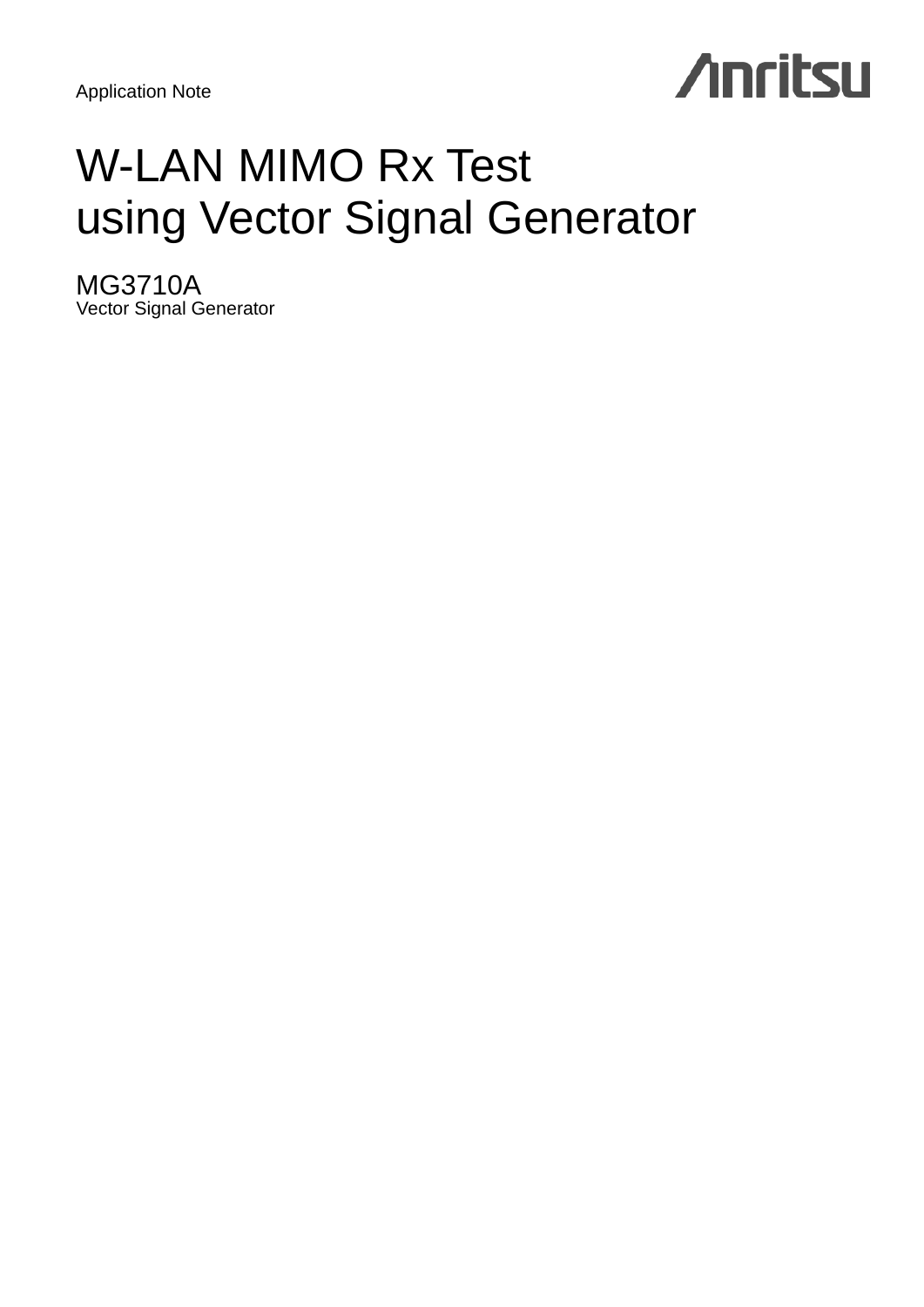## **Contents**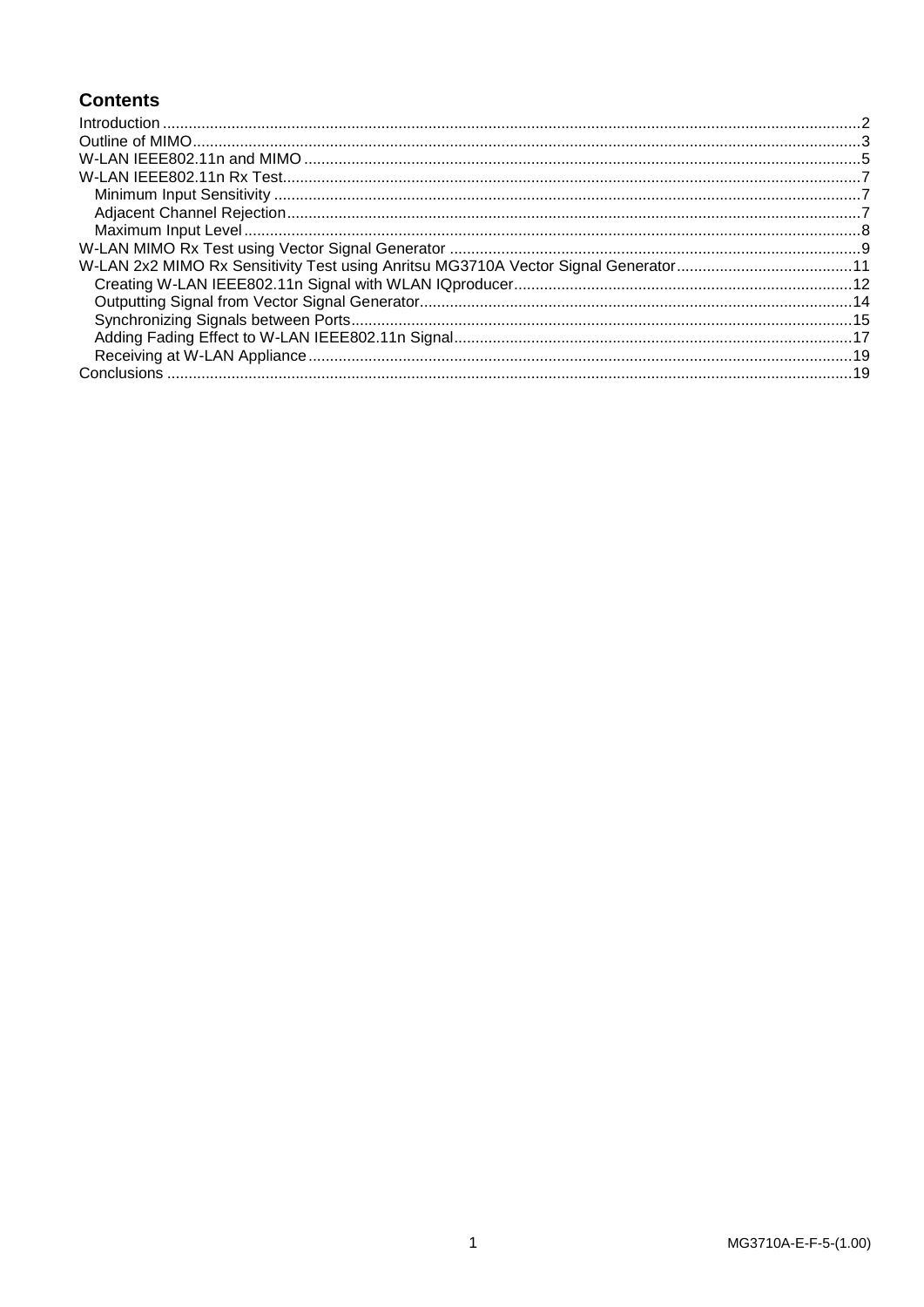## <span id="page-2-0"></span>**Introduction**

Multi-Input Multi-Output (MIMO) is one technology for improving the speed and quality of data transmissions between wireless points; it is used by many wireless standards including LTE, W-LAN, WiMAX, etc., and it is already being used increasingly to increase data speeds. The MIMO standard used by W-LAN is evolving from IEEE802.11n to the IEEE802.11ac development version. W-LAN appliances with built-in MIMO technology are becoming commonplace and are expected to increase in number in the future.

Although MIMO uses multiple antennas, the MIMO processes handling assignment of data to each antenna, etc., are managed by the baseband chip. W-LAN appliance developers layout the baseband chip based on a reference design incorporating multiple power amplifiers and antennas as necessary. They assume that if each antenna routing operates normally, management of the MIMO processes should be problem-free depending on the guaranteed baseband chip operation. As a matter of fact, to reduce testing costs, most W-LAN appliance development sites test the operation of appliances by measuring each antenna route while in the SISO condition.

However, this test only guarantees the minimum operations and it is inadequate for obtaining test data to assure the throughput of W-LAN appliances in actual use and for inventing high-performance appliances. Even when assembling W-LAN chipsets and modules using tested packages, the final product vendors must still grope for hard-to-establish quantitative evaluation methods for the final products. If this can be achieved, not only will it play a key role in selection of even higher performance and lower-cost chipsets and modules as well as in troubleshooting, it will also be possible to improve the performance of W-LAN appliances through more efficient antenna arrangements as well as in achieving more appealing designs matching usage without drops in performance.

Since MIMO technology itself uses very high-level and hard-to-understand mathematics, gaining an understanding from first principles is a major stumbling block for already overworked W-LAN developers. Moreover, as previously mentioned, without a good understanding based on the theory of MIMO, it is impossible to develop W-LAN appliances supporting MIMO. The most important parts are quantifying and recording W-LAN appliance performance under different MIMO environments, assuring test reproducibility, and understanding the causal relationships.

This application note is targeted at engineers designing and evaluating W-LAN modules and final products; it explains how to perform evaluation tests of W-LAN appliance Rx characteristics in a MIMO environment using the Anritsu MG3710A Vector Signal Generator and IQproducer™ tool.

In this application note, the Packet Error Rate (PER) is used an index for quantifying the performance of W-LAN appliances in a MIMO environment. The PER is one index expressing the performance characteristics of wireless receivers; it is the ratio of the number of correctly received packets to the number of packets sent from the transmitter. Irrespective of whether the PER is sufficiently low under SISO conditions, if the PER is high at MIMO, it indicates that the MIMO is performing inadequately under those conditions. By checking each parameter one-byone, it becomes possible to approach the true cause of any performance problems.

The following abbreviations and technical terms are used in this application note.

| <b>BCC</b>  | <b>Binary Convolutional Code</b>     |
|-------------|--------------------------------------|
| <b>CCA</b>  | <b>Clear Channel Assessment</b>      |
| GI          | Guard Interval                       |
| HТ          | <b>High Throughput</b>               |
| LAN         | Local Area Network                   |
| <b>MAC</b>  | Medium Access Control                |
| <b>MCS</b>  | <b>Modulation and Coding Scheme</b>  |
| <b>MIMO</b> | Multi-Input Multi-Output             |
| <b>MPDU</b> | MAC Protocol Data Unit               |
| <b>PER</b>  | Packet Error Rate                    |
| <b>PLCP</b> | Physical Layer Convergence Procedure |
| PMD         | <b>Physical Medium Dependent</b>     |
| <b>PSDU</b> | <b>PLCP Service Data Unit</b>        |
| <b>RSSI</b> | Received Signal Strength Indication  |
| <b>SISO</b> | Single-Input Single-Output           |
| <b>STA</b>  | Station                              |
| <b>STBC</b> | Space Time Block Coding              |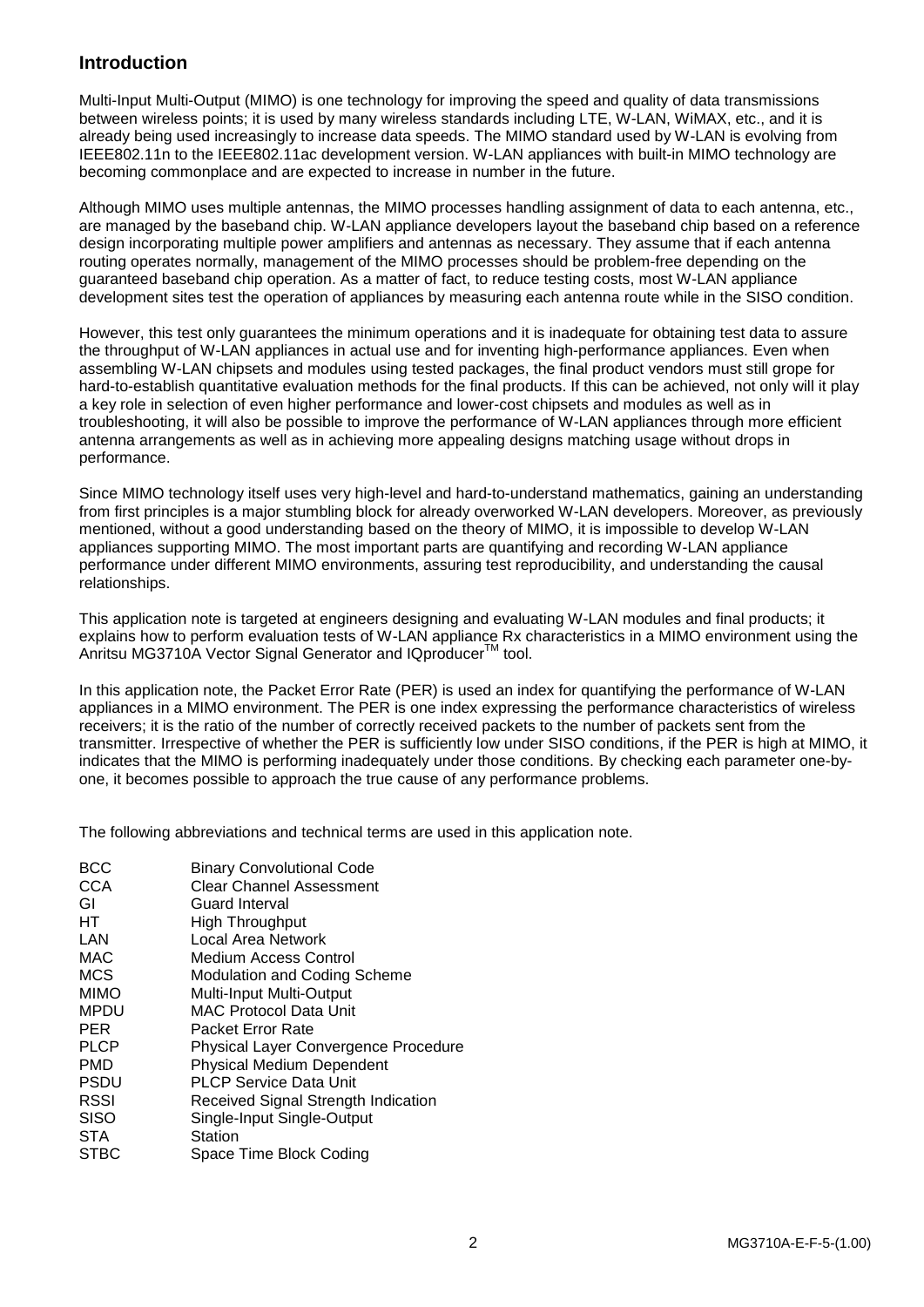## <span id="page-3-0"></span>**Outline of MIMO**

This chapter reviews the principles of MIMO as a prerequisite for understanding this application note.

In wireless communications, the phrase Multi-Input Multi-Output or MIMO is used as a single term meaning input first output second. It represents a system where multiple streams (signal series) are input to the wireless propagation path in (free) space from which the streams are then recovered. A feature of the system is its use of the same frequency. As a result, it is not necessary to acquire new frequency resources, or in other words widen the channel bandwidth, nor to add new channels.



*Fig. 1. Basic MIMO System Configuration*

Using MIMO, the Tx stream is input to free space using multiple Tx antennas and the output stream is received from free space using multiple antennas too. If each stream carries the same information, even if the transmission quality of one or more streams drops, the original signal can still be recovered with high fidelity and the overall quality of the transmission is maintained. On the other hand, if each stream carries different information, the data transmission capacity is increased to increase the transmission speed.

Figure 2 shows the block diagram for a 2 x 2 MIMO system using two send (Tx) and two receive (Rx) antennas. The two data series A and B at the transmitter are formed into two streams by the MIMO signal generator processing and are sent at the same timing and frequency from Antenna 0 and Antenna 1. The receiver receives the data at the two Rx antennas and reproduces the data series A and B using the MIMO signal separator processing.

From Fig. 2, it is clear that the signal input to the receiver MIMO signal separator block is a mixture of multiple streams arriving from multiple signals paths. The path from one antenna at the Tx side to one antenna at the Rx side is called a channel, and there are 4 channels in a 2 x 2 MIMO system.



*Fig. 2. 2 x 2 MIMO System Block Diagram*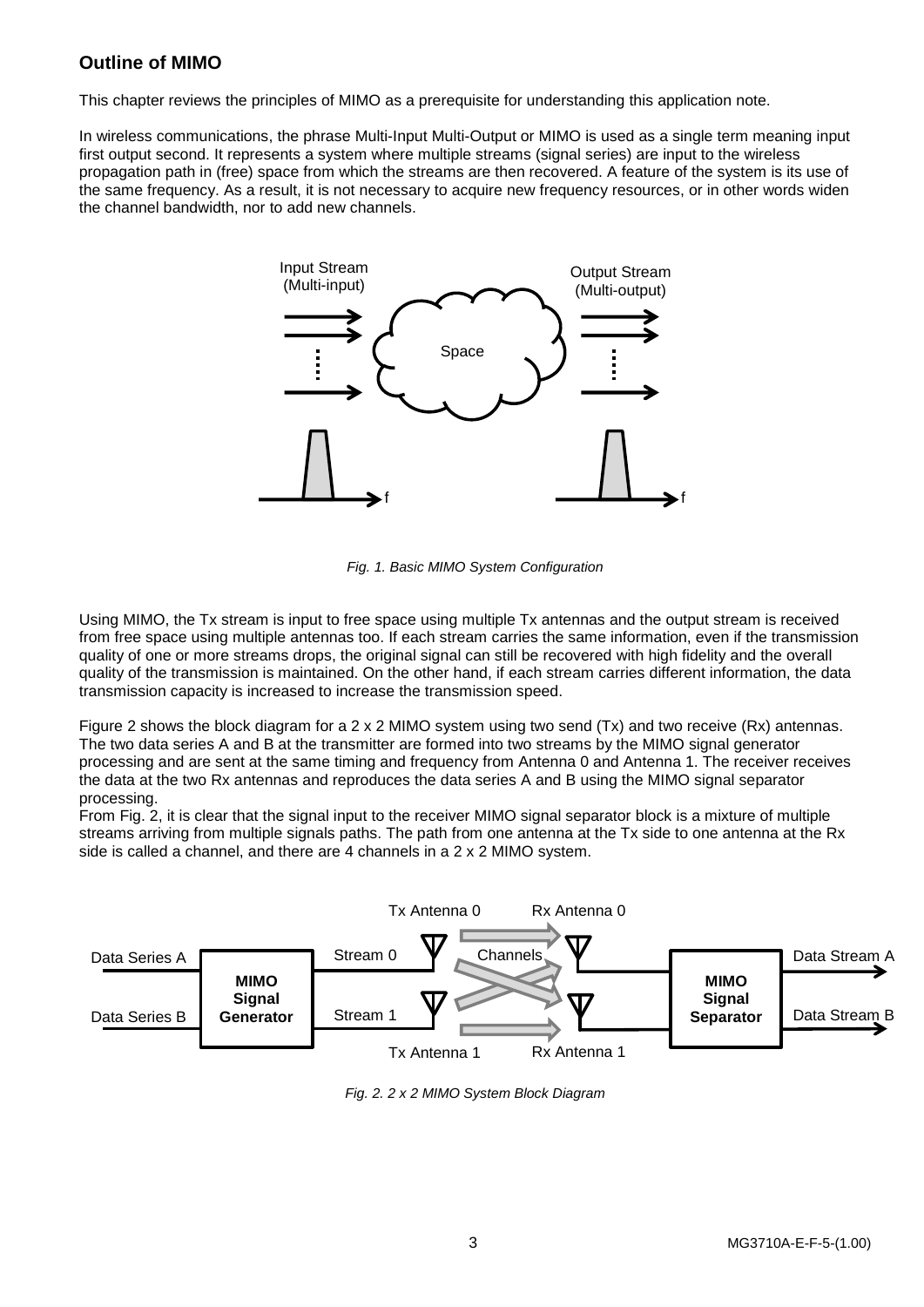Normally, the electromagnetic (radio) waves output from the Tx antennas are reflected by walls and objects within buildings and by surfaces and buildings outside, so they arrive at the Rx antennas from slightly different paths due to the various incident angles. Consequently, each Rx antenna receives signals from different paths at different amplitudes, phases, and timings. The receiver separates these signals to recreate the original streams output by the transmitter.



*Fig. 3. Multiple Radio Wave Propagation Paths to Receive Antenna*

In this type of circumstance, there is a question about how the receiver is able to separate the original signals from the mixed received signals. One index indicating the ease of this signal separation is the degree of the correlation between these mixed signals. A correlation can be described as the degree of relatedness between two events. For example, if two signals have broadly similar characteristics, we can say they have a very high correlation. Conversely, if there are almost no similarities, the correlation can be said to be low. In the signal separation process, a specific signal pattern is extracted by mathematical processing from the mixed signal data. If the signal correlation is high at this time, when trying to remove signals other than the extracted target signals, in many cases the signal to be extracted is also removed. If the signal correlation is low, only signals other than the extraction target are removed and the required signal can be obtained. With MIMO, the transmitter creates signal streams so the receiver receives mixed signals with low correlation according to the usage form (propagation model) of each system and the correlation is changed due to changes in the signal amplitude and phase caused by various objects present in the propagation path through free space. This so-called fading phenomenon is closely related to MIMO system performance.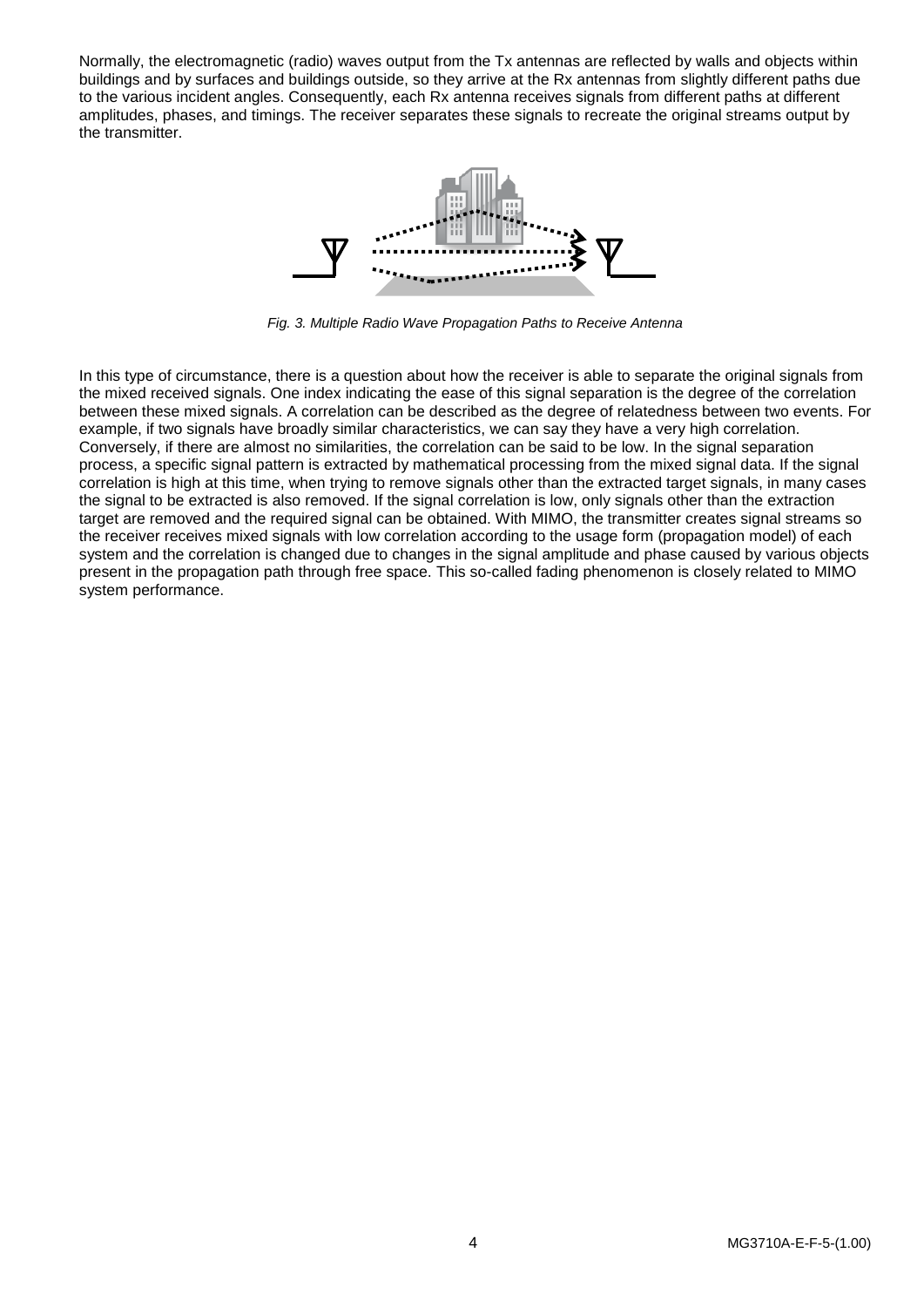## <span id="page-5-0"></span>**W-LAN IEEE802.11n and MIMO**

The first MIMO standard used by W-LAN was IEEE802.11n, supporting up to four channels. The IEEE802.11n standard uses a combination of the most efficient modulation method and encoding rate (64QAM and 5/6) to achieve theoretical transfer speeds of 600 Mbit/s using four channels with a guard interval (GI) of 400 ns.

The coding rate is the encoding rate of the error correction (convolutional code); the larger number indicates the better transfer capacity and efficiency. The GI is included in the signal units rather like a spacing overlap. Although the ability withstand signal delays is higher with a longer GI, it decreases the net amount of data included in the stream, in turn decreasing the transfer capacity.

The W-LAN IEEE802.11n PHY layer uses the so-called MCS (Modulation and Coding Scheme) value to express the modulation method, coding method, and number of channels. When the MCS is  $0 \sim 32$ , the same modulation method is used for each channel (stream in free space). At MCS values of 33 and above, different modulation methods are used for each channel. The MCS is used when the IEEE802.11n Frame format is either HT-mixed or HT-Greenfield and not IEEE802.11a Transposition Mode (Non-HT).

|                  |             |                  | Data Transfer Speed (Mbit/s) |             |                  |           |             |
|------------------|-------------|------------------|------------------------------|-------------|------------------|-----------|-------------|
| <b>MCS</b>       | Modulation  | R                | Space                        | 20-MHz Band |                  |           | 40-MHz Band |
|                  | Method      |                  | Stream No.                   | 800 ns GI   | 400 ns GI        | 800 ns GI | 400 ns GI   |
| 0                | <b>BPSK</b> | 1/2              | 1                            | 6.5         | $\overline{7.2}$ | 13.5      | 15.0        |
| 1                | <b>QPSK</b> | 1/2              | 1                            | 13.0        | 14.4             | 27.0      | 30.0        |
| $\overline{2}$   | QPSK        | $\overline{3/4}$ | 1                            | 19.5        | 21.7             | 40.5      | 45.0        |
| $\overline{3}$   | 16QAM       | $\overline{1/2}$ | 1                            | 26.0        | 28.9             | 54.0      | 60.0        |
| $\overline{4}$   | 16QAM       | $\overline{3/4}$ | 1                            | 39.0        | 43.3             | 81.0      | 90.0        |
| 5                | 64QAM       | 2/3              | 1                            | 52.0        | 57.8             | 108.0     | 120.0       |
| $\overline{6}$   | 64QAM       | 3/4              | 1                            | 58.5        | 65.0             | 121.5     | 135.0       |
| $\overline{7}$   | 64QAM       | 5/6              | 1                            | 65.0        | 72.2             | 135.0     | 150.0       |
| 8                | <b>BPSK</b> | 1/2              | $\overline{2}$               | 13.0        | 14.4             | 27.0      | 30.0        |
| $\boldsymbol{9}$ | <b>QPSK</b> | 1/2              | $\overline{2}$               | 26.0        | 28.9             | 54.0      | 60.0        |
| 10               | <b>QPSK</b> | 3/4              | $\overline{2}$               | 39.0        | 43.3             | 81.0      | 90.0        |
| 11               | 16QAM       | $\overline{1/2}$ | $\overline{2}$               | 52.0        | 57.8             | 108.0     | 120.0       |
| 12               | 16QAM       | 3/4              | $\overline{2}$               | 78.0        | 86.7             | 162.0     | 180.0       |
| 13               | 64QAM       | 2/3              | $\overline{2}$               | 104.0       | 115.6            | 216.0     | 240.0       |
| 14               | 64QAM       | 3/4              | $\overline{2}$               | 117.0       | 130.0            | 243.0     | 270.0       |
| 15               | 64QAM       | $\overline{5/6}$ | $\overline{2}$               | 130.0       | 144.4            | 270.0     | 300.0       |
| 16               | <b>BPSK</b> | $\overline{1/2}$ | $\overline{3}$               | 19.5        | 21.7             | 40.5      | 45.0        |
| $\overline{17}$  | QPSK        | $\overline{1/2}$ | $\overline{3}$               | 39.0        | 43.3             | 81.0      | 90.0        |
| 18               | QPSK        | 3/4              | $\overline{3}$               | 58.5        | 65.0             | 121.5     | 135.0       |
| 19               | 16QAM       | 1/2              | $\overline{3}$               | 78.0        | 86.7             | 162.0     | 180.0       |
| 20               | 16QAM       | 3/4              | $\overline{3}$               | 117.0       | 130.0            | 243.0     | 270.0       |
| 21               | 64QAM       | 2/3              | $\overline{3}$               | 156.0       | 173.3            | 324.0     | 360.0       |
| 22               | 64QAM       | 3/4              | $\overline{3}$               | 175.5       | 195.0            | 364.5     | 405.0       |
| 23               | 64QAM       | 5/6              | $\overline{3}$               | 195.0       | 216.7            | 405.0     | 450.0       |
| 24               | <b>BPSK</b> | 1/2              | $\overline{\mathbf{4}}$      | 26.0        | 28.9             | 54.0      | 60.0        |
| 25               | <b>QPSK</b> | 1/2              | $\overline{\mathbf{4}}$      | 52.0        | 57.8             | 108.0     | 120.0       |
| 26               | <b>QPSK</b> | 3/4              | 4                            | 78.0        | 86.7             | 162.0     | 180.0       |
| 27               | 16QAM       | 1/2              | 4                            | 104.0       | 115.6            | 216.0     | 240.0       |
| 28               | 16QAM       | 3/4              | $\overline{4}$               | 156.0       | 173.3            | 324.0     | 360.0       |
| 29               | 64QAM       | 2/3              | 4                            | 208.0       | 231.1            | 432.0     | 480.0       |
| 30               | 64QAM       | 3/4              | $\overline{\mathbf{4}}$      | 234.0       | 260.0            | 486.0     | 540.0       |
| 31               | 64QAM       | 5/6              | 4                            | 260.0       | 288.9            | 540.0     | 600.0       |
| $\overline{32}$  | <b>BPSK</b> | 1/2              | 1                            | n/a         | n/a              | 6.0       | 6.7         |

*Table 1. IEEE802.11n MCS List (using same modulation method for all streams)*

R: Coding Rate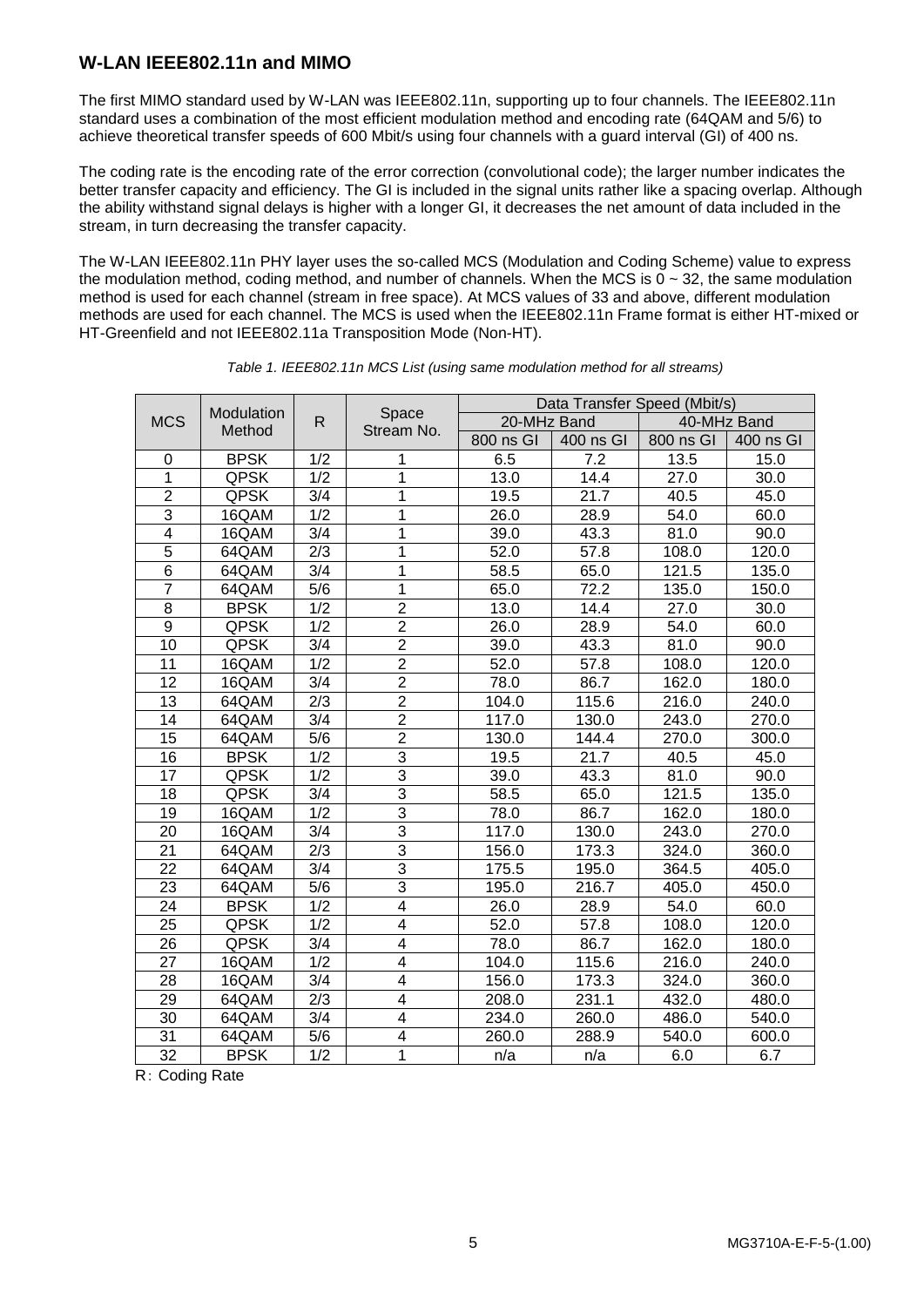|            | <b>Modulation Method</b> |                |                |                          |                             |           | Data Transfer Speed (Mbit/s) |             |              |  |
|------------|--------------------------|----------------|----------------|--------------------------|-----------------------------|-----------|------------------------------|-------------|--------------|--|
| <b>MCS</b> |                          |                | <b>Stream</b>  |                          | 20-MHz Band<br>$\mathsf{R}$ |           |                              | 40-MHz Band |              |  |
|            | 1                        | $\overline{2}$ | 3              | $\overline{4}$           |                             | 800 ns GI | 400 ns GI                    | 800 ns GI   | 400 ns<br>GI |  |
| 33         | 16QAM                    | <b>QPSK</b>    | $\blacksquare$ | $\blacksquare$           | 1/2                         | 39        | 43.3                         | 81          | 90           |  |
| 34         | 64QAM                    | <b>QPSK</b>    | ۰              | $\blacksquare$           | 1/2                         | 52        | 57.8                         | 108         | 120          |  |
| 35         | 64QAM                    | 16QAM          | ۰              | $\overline{\phantom{a}}$ | 1/2                         | 65        | 72.2                         | 135         | 150          |  |
| 36         | 16QAM                    | <b>QPSK</b>    | ۰              | $\blacksquare$           | 3/4                         | 58.5      | 65.0                         | 121.5       | 135          |  |
| 37         | 64QAM                    | <b>QPSK</b>    | ۰              | $\overline{\phantom{a}}$ | 3/4                         | 78        | 86.7                         | 162         | 180          |  |
| 38         | 64QAM                    | 16QAM          |                | $\blacksquare$           | 3/4                         | 97.5      | 108.3                        | 202.5       | 225          |  |
| 39         | 16QAM                    | <b>QPSK</b>    | <b>QPSK</b>    | $\overline{\phantom{a}}$ | 1/2                         | 52        | 57.8                         | 108         | 120          |  |
| 40         | 16QAM                    | 16QAM          | <b>QPSK</b>    | $\blacksquare$           | 1/2                         | 65        | 72.2                         | 135         | 150          |  |
| 41         | 64QAM                    | QPSK           | <b>QPSK</b>    | $\blacksquare$           | 1/2                         | 65        | 72.2                         | 135         | 150          |  |
| 42         | 64QAM                    | 16QAM          | <b>QPSK</b>    | $\overline{\phantom{a}}$ | 1/2                         | 78        | 86.7                         | 162         | 180          |  |
| 43         | 64QAM                    | 16QAM          | 16QAM          | $\blacksquare$           | 1/2                         | 91        | 101.1                        | 189         | 210          |  |
| 44         | 64QAM                    | 64QAM          | <b>QPSK</b>    | $\overline{\phantom{a}}$ | 1/2                         | 91        | 101.1                        | 189         | 210          |  |
| 45         | 64QAM                    | 64QAM          | 16QAM          | $\blacksquare$           | 1/2                         | 104       | 115.6                        | 216         | 240          |  |
| 46         | 16QAM                    | QPSK           | <b>QPSK</b>    | $\blacksquare$           | 3/4                         | 78        | 86.7                         | 162         | 180          |  |
| 47         | 16QAM                    | 16QAM          | <b>QPSK</b>    | $\overline{\phantom{a}}$ | 3/4                         | 97.5      | 108.3                        | 202.5       | 225          |  |
| 48         | 64QAM                    | <b>QPSK</b>    | <b>QPSK</b>    | $\blacksquare$           | 3/4                         | 97.5      | 108.3                        | 202.5       | 225          |  |
| 49         | 64QAM                    | 16QAM          | <b>QPSK</b>    | $\overline{\phantom{a}}$ | 3/4                         | 117       | 130.0                        | 243         | 270          |  |
| 50         | 64QAM                    | 16QAM          | 16QAM          | $\blacksquare$           | 3/4                         | 136.5     | 151.7                        | 283.5       | 315          |  |
| 51         | 64QAM                    | 16QAM          | <b>QPSK</b>    | $\overline{\phantom{a}}$ | 3/4                         | 136.5     | 151.7                        | 283.5       | 315          |  |
| 52         | 64QAM                    | 64QAM          | 16QAM          |                          | 3/4                         | 156       | 173.3                        | 324         | 360          |  |
| 53         | 16QAM                    | QPSK           | <b>QPSK</b>    | <b>QPSK</b>              | 1/2                         | 65        | 72.2                         | 135         | 150          |  |
| 54         | 16QAM                    | 16QAM          | <b>QPSK</b>    | <b>QPSK</b>              | 1/2                         | 78        | 86.7                         | 162         | 180          |  |
| 55         | 16QAM                    | 16QAM          | 16QAM          | <b>QPSK</b>              | 1/2                         | 91        | 101.1                        | 189         | 210          |  |
| 56         | 64QAM                    | QPSK           | <b>QPSK</b>    | <b>QPSK</b>              | 1/2                         | 78        | 86.7                         | 162         | 180          |  |
| 57         | 64QAM                    | 16QAM          | <b>QPSK</b>    | <b>QPSK</b>              | 1/2                         | 91        | 101.1                        | 189         | 210          |  |
| 58         | 64QAM                    | 16QAM          | 16QAM          | <b>QPSK</b>              | 1/2                         | 104       | 115.6                        | 216         | 240          |  |
| 59         | 64QAM                    | 16QAM          | 16QAM          | 16QAM                    | 1/2                         | 117       | 130.0                        | 243         | 270          |  |
| 60         | 64QAM                    | 64QAM          | <b>QPSK</b>    | <b>QPSK</b>              | 1/2                         | 104       | 115.6                        | 216         | 240          |  |
| 61         | 64QAM                    | 64QAM          | 16QAM          | <b>QPSK</b>              | 1/2                         | 117       | 130.0                        | 243         | 270          |  |
| 62         | 64QAM                    | 64QAM          | 16QAM          | 16QAM                    | 1/2                         | 130       | 144.4                        | 270         | 300          |  |
| 63         | 64QAM                    | 64QAM          | 64QAM          | <b>QPSK</b>              | 1/2                         | 130       | 144.4                        | 270         | 300          |  |
| 64         | 64QAM                    | 64QAM          | 64QAM          | 16QAM                    | 1/2                         | 143       | 158.9                        | 297         | 330          |  |
| 65         | 16QAM                    | QPSK           | QPSK           | <b>QPSK</b>              | 3/4                         | 97.5      | 108.3                        | 202.5       | 225          |  |
| 66         | 16QAM                    | 16QAM          | <b>QPSK</b>    | <b>QPSK</b>              | 3/4                         | 117       | 130.0                        | 243         | 270          |  |
| 67         | 16QAM                    | 16QAM          | 16QAM          | <b>QPSK</b>              | 3/4                         | 136.5     | 151.7                        | 283.5       | 315          |  |
| 68         | 64QAM                    | <b>QPSK</b>    | <b>QPSK</b>    | <b>QPSK</b>              | 3/4                         | 117       | 130.0                        | 243         | 270          |  |
| 69         | 64QAM                    | 16QAM          | <b>QPSK</b>    | <b>QPSK</b>              | 3/4                         | 175.5     | 195.0                        | 283.5       | 315          |  |
| 70         | 64QAM                    | 16QAM          | 16QAM          | <b>QPSK</b>              | 3/4                         | 156       | 173.3                        | 324         | 360          |  |
| 71         | 64QAM                    | 16QAM          | 16QAM          | 16QAM                    | 3/4                         | 175.5     | 195.0                        | 364.5       | 405          |  |
| 72         | 64QAM                    | 64QAM          | <b>QPSK</b>    | <b>QPSK</b>              | 3/4                         | 156       | 173.3                        | 324         | 360          |  |
| 73         | 64QAM                    | 64QAM          | 16QAM          | <b>QPSK</b>              | 3/4                         | 175.5     | 195.0                        | 364.5       | 405          |  |
| 74         | 64QAM                    | 64QAM          | 16QAM          | 16QAM                    | 3/4                         | 195       | 216.7                        | 405         | 450          |  |
| 75         | 64QAM                    | 64QAM          | 64QAM          | <b>QPSK</b>              | 3/4                         | 195       | 216.7                        | 405         | 450          |  |
| 76         | 64QAM                    | 64QAM          | 64QAM          | 16QAM                    | 3/4                         | 214.5     | 238.3                        | 445.5       | 495          |  |

## *Table 2. IEEE802.11n MCS List (using different modulation method for each stream)*

R: Coding Rate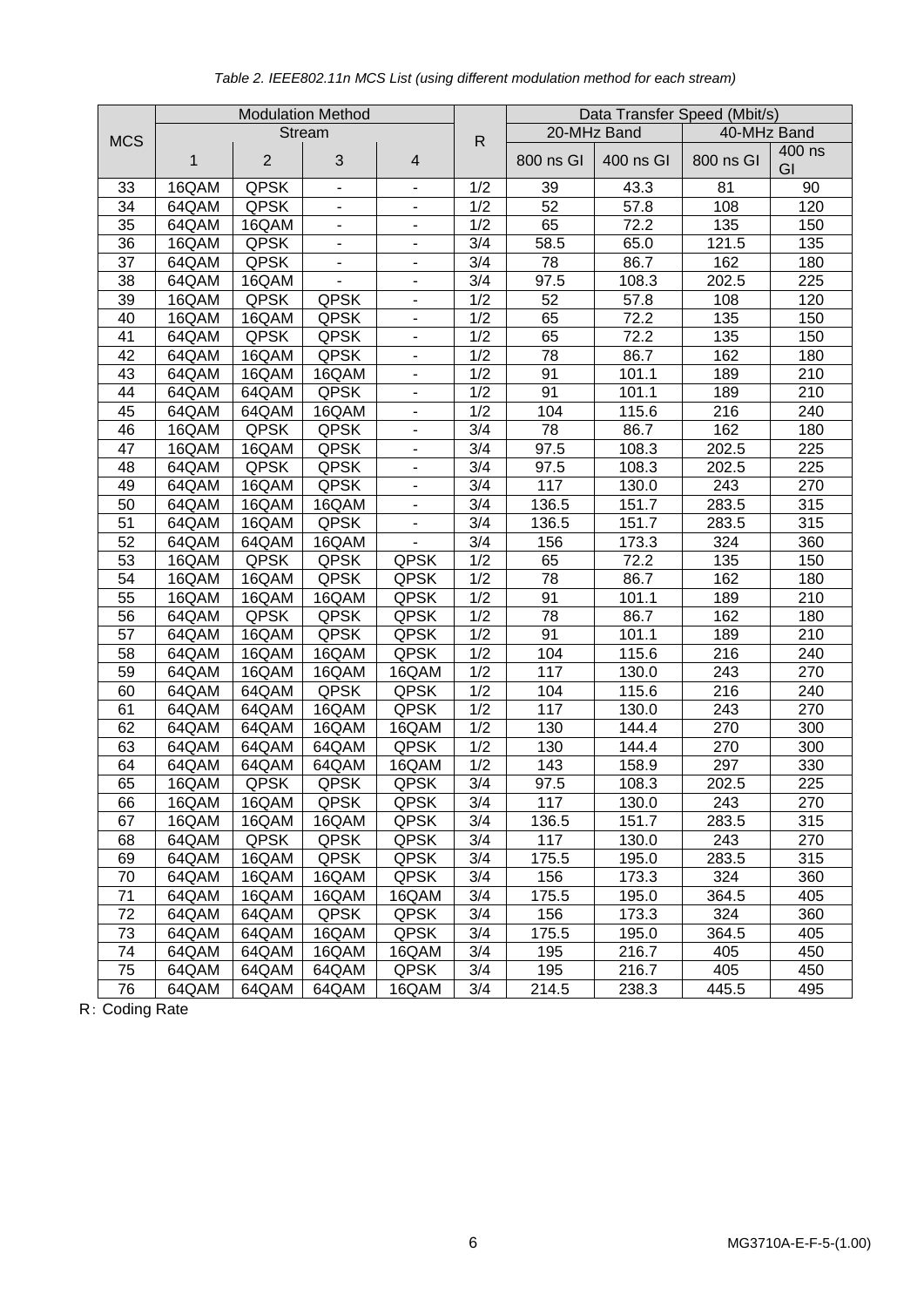## <span id="page-7-0"></span>**W-LAN IEEE802.11n Rx Test**

This section explains the contents of the main tests related to receiver performance. The IEEE802.11n standard (IEEE Std 802.11n-2009) describes the PHY layer Rx specifications in item 20.3.22 HT PMD Receiver Specifications. The measurement conditions for each described test are the basis of the MIMO tests.

| Item No.  | <b>Test Name</b>                                        |
|-----------|---------------------------------------------------------|
| 20.3.22.1 | Receiver Minimum Input Sensitivity (Rx Sensitivity)     |
| 20.3.22.2 | Adjacent Channel Rejection (Adjacent Channel Filtering) |
| 20.3.22.3 | Nonadjacent Channel Rejection (Non-adjacent Channel     |
|           | Filtering)                                              |
| 20.3.22.4 | Receiver Maximum Input Level (Max. Input Level)         |
| 20.3.22.5 | <b>CCA Sensitivity</b>                                  |
| 20.3.22.6 | Received Channel Power Indicator (RCPI) Measurement     |
| 20.3.22.7 | Reduced Inter-frame Space (RIFS)                        |

| Table 3. IEEE802.11n PHY Layer Rx Test Items |  |  |
|----------------------------------------------|--|--|

## <span id="page-7-1"></span>*Minimum Input Sensitivity*

This test is commonly called the Rx sensitivity test; it confirms that the minimum input level when PER is less than 10% is better than the specified values in Table 4. Input level here means the average power measured at the receiver antenna port. The number of channels must match the number of transmitter and receiver antennas. The antenna ports are connected by cable and this test uses packet lengths of 4096 octets, BCC error correction, an MCS value between 0 and 31, and a GI length of 800 ns.

STBC processing is disabled for this test; STBC is a Tx Diversity technology for improving the data transmission quality. After generation of the channel signal stream, it multiplexes the contents of the data sent by each antenna using a matrix.

| Modulation<br>Method | R   | 20-MHz Bandwidth<br>[dBm] | 40-MHz Bandwidth<br>[dBm] |
|----------------------|-----|---------------------------|---------------------------|
| <b>BPSK</b>          | 1/2 | $-82$                     | $-79$                     |
| <b>QPSK</b>          | 1/2 | $-79$                     | $-76$                     |
| <b>QPSK</b>          | 3/4 | $-77$                     | $-74$                     |
| 16QAM                | 1/2 | $-74$                     | $-71$                     |
| 16QAM                | 3/4 | $-70$                     | $-67$                     |
| 64QAM                | 2/3 | $-66$                     | $-63$                     |
| 64QAM                | 3/4 | $-65$                     | $-62$                     |
| 64QAM                | 5/6 | $-64$                     | -61                       |

#### *Table 4. Minimum Input Sensitivity*

## <span id="page-7-2"></span>*Adjacent Channel Rejection*

This test measures the PER while raising the power of the interference signal in the adjacent channel relative to the wanted signal to 3 dB higher than the minimum input level. Consequently, confirm that the level difference of the interference signal relative to the wanted signal when PER is at least 10% is more than the specified values in Table 5.

At the 20-MHz bandwidth test, the interference signal is positioned in the adjacent channel 25 MHz from the 5-GHz band and 25-MHz from the 2.4-GHz band. At the 40-MHz bandwidth test, the interference signal is positioned in the adjacent channel 40 MHz from any channel. The interference signal is an OFDM signal that must not be synchronized with the wanted wave, and the test-defined levels must be the same as in Table 4, and the signal On/Off ratio must be at least 50%.

This test is performed using a packet length of 4096 octets with BCC error correction, an MCS value from 0 to 31, a GI length of 800 ns, and STBC disabled.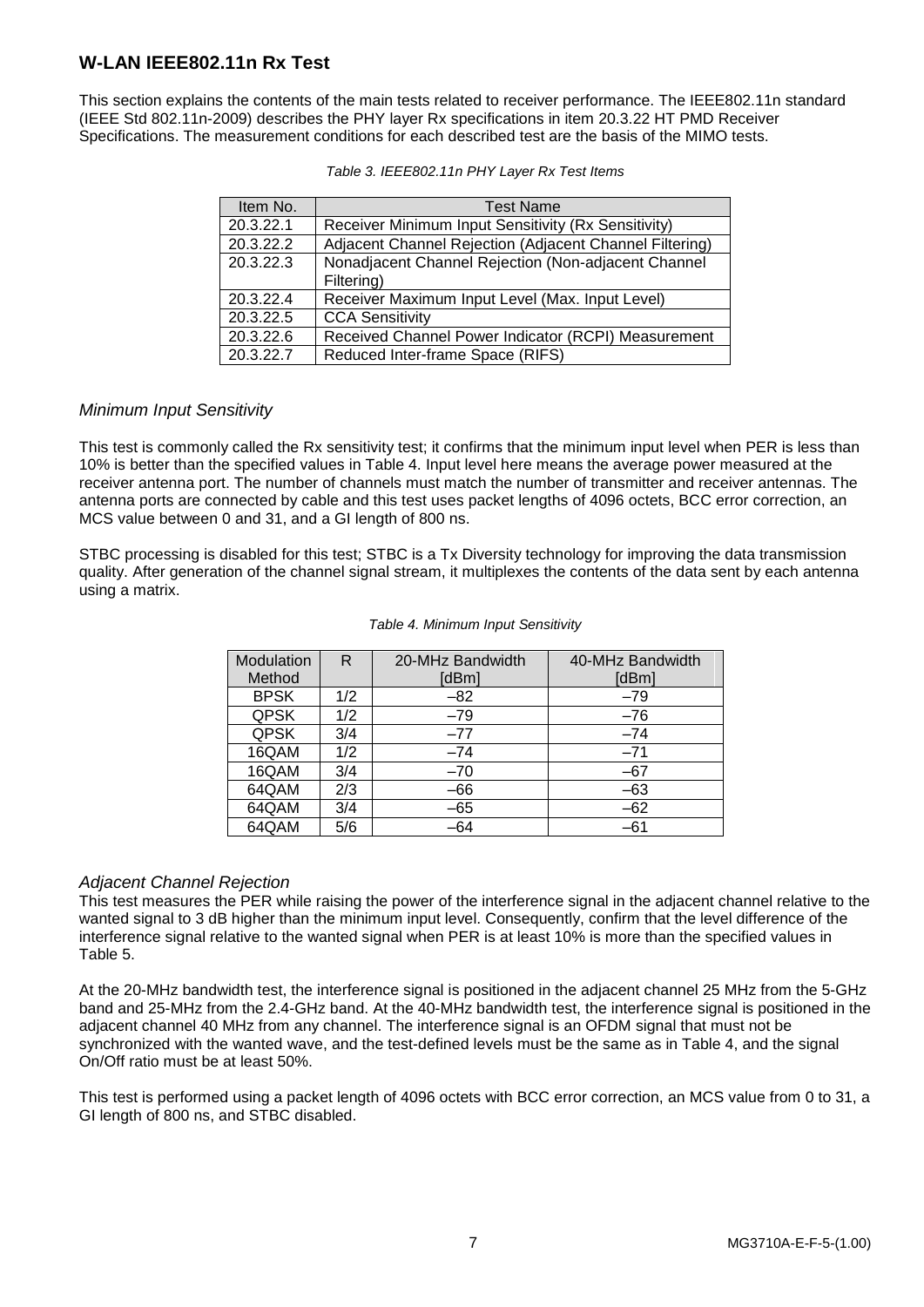#### *Table 5. Adjacent/Non-adjacent Channel Rejection*

| Modulation  | R   | Adjacent Channel Rejection [dB] | Non-adjacent Channel Rejection |
|-------------|-----|---------------------------------|--------------------------------|
| Method      |     |                                 | [dB]                           |
| <b>BPSK</b> | 1/2 | 16                              | 32                             |
| <b>QPSK</b> | 1/2 | 13                              | 29                             |
| <b>QPSK</b> | 3/4 | 11                              | 27                             |
| 16QAM       | 1/2 |                                 | 24                             |
| 16QAM       | 3/4 |                                 | 20                             |
| 64QAM       | 2/3 |                                 | 16                             |
| 64QAM       | 3/4 |                                 | 15                             |
| 64QAM       | 5/6 | $-2$                            | 14                             |

### *Non-Adjacent Channel Rejection*

This test measures the PER while increasing the level of the interference signal in the non-adjacent channel relative to the wanted signal to 3 dB higher than the minimum input level. Consequently, confirm that the level difference of the interference wave relative to the wanted signal when PER reaches at least 10% is more than the specified values in Table 5.

This test is only performed for the 5-GHz band. At the 20-MHz bandwidth test, the interference wave is positioned at least 40 MHz away. At the 40-MHz bandwidth test, the interference wave is positioned at least 80 MHz away. The interference signal is an OFDM signal that must not be synchronized with the wanted signal , and the testdefined levels must be the same as in Table 4, and the signal On/Off ratio must be at least 50%.

This test is performed using a packet length of 4096 octets with BCC error correction, an MCS value from 0 to 31, a GI length of 800 ns, and STBC disabled.

## <span id="page-8-0"></span>*Maximum Input Level*

This test input signals of the following level to each antenna of the receiver and confirms that the PER does not exceed 10%. The test uses a packet length of 4096 octets and supports any modulation method.

| Table 6. Maximum Input Level |
|------------------------------|
|------------------------------|

| Band      | Max. Input Level [dBm] |
|-----------|------------------------|
| $2.4$ GHz | $-30$                  |
| 5 GHz     | $-20$                  |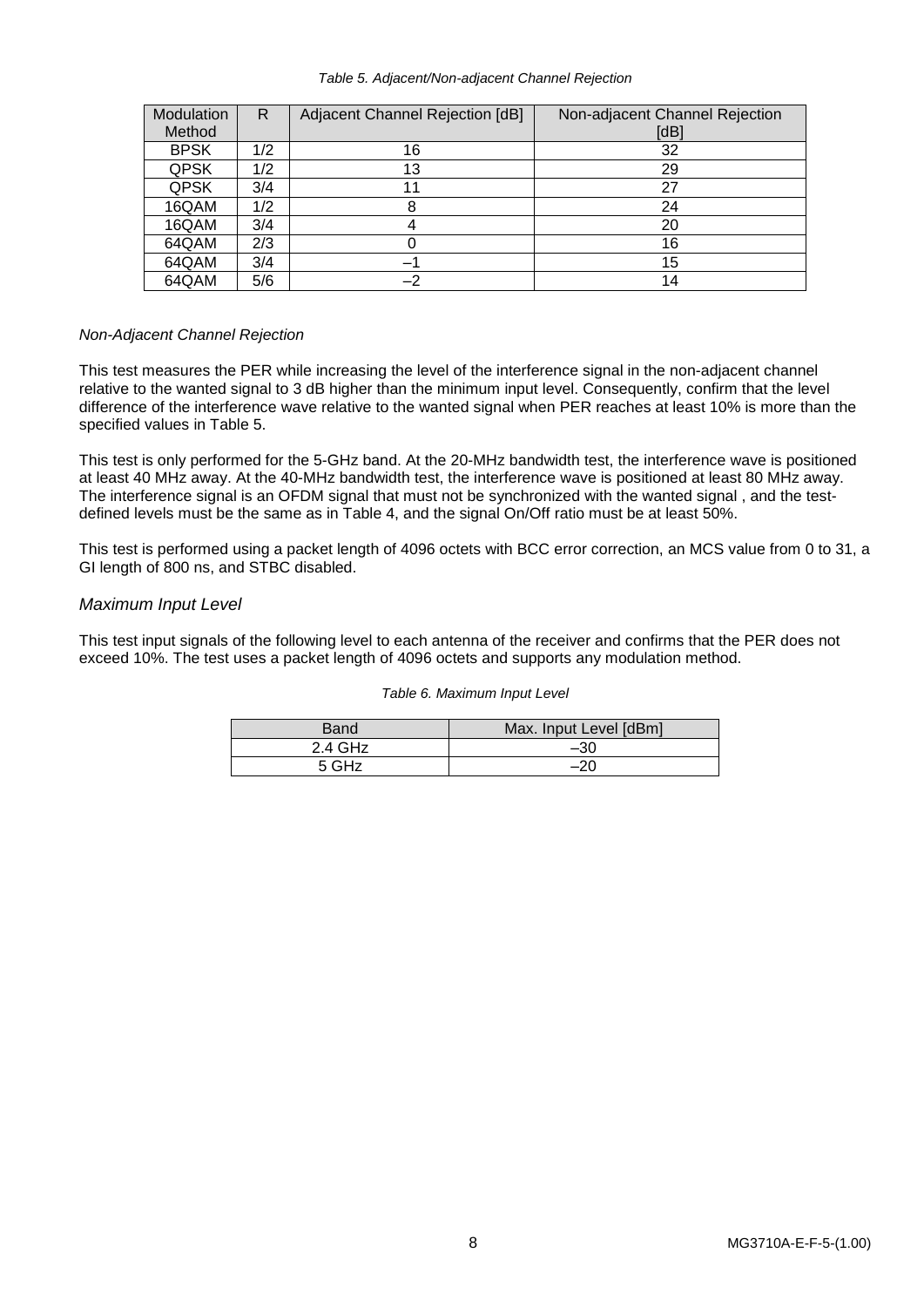## <span id="page-9-0"></span>**W-LAN MIMO Rx Test using Vector Signal Generator**

The objectives/targets of MIMO system evaluation are as follows:

## **Example MIMO System Evaluation Targets**

- Spatial Propagation Path/Fading Environment
- Transmitter or Receiver Antenna Characteristics
- Transmitter or Receiver Antenna Baseband/Modem Circuits
- Receiver Characteristics Test (Rx Sensitivity, etc.).......................Contents of this application note
- System Performance (Throughput, etc.)
- System Communications Protocol (Packet Analysis)

This application note explains the receiver characteristics tests performed using a vector signal generator. In addition, it also explains fading as a test condition.

Simply confirming the target W-LAN appliance operation just confirms that the appliance is operating under normal MIMO conditions as a basic access point and it can sometimes be possible to adjust the Rx level to the target level by changing the distance between appliances. Additionally, it can be possible to perform fading tests by positioning walls and obstructions between W-LAN appliances.

However, these simple methods have several disadvantages. First, these test spaces have no usage limitations and adjustment of the distances between devices to adjust the Rx level takes time (the distance between W-LAN appliances can range from 20 or 30 meters to hundreds of meters). Moreover, although most W-LAN appliances have an Rx level monitoring function called RSSI, it cannot be described as accurate for the most part. In addition, placing obstructions when configuring a fading environment requires a lot of time and manpower. Creating a physical expression of a propagation path with some specific characteristics and reproducing that environment is also very difficult.

Consequently, it is better to output the signals to be received by the W-LAN appliance to be evaluated using a vector signal generator, which also offers the following main advantages.

### **Merits of using Vector Signal Generator for MIMO Rx Test**

- Accurate level adjustment over wide range
- Repeated regeneration of predefined signal pattern
- Simple customized signal pattern generation using signal generation software
- Output of signal with synchronized phase and timing between RF ports (limited to some model types)

In other words, using a vector signal generator offers a simple MIMO Rx test evaluation environment without space limitations.

However, the local signal (LO) and baseband signal (BB) must be shared to synchronize the phase and timing between two vector signal generators. Additionally, for the W-LAN appliance to receive the signal from the vector signal generator, it is necessary to support a test mode not requiring protocols to establish communications.

Establishment of a fading environment can be achieved using a channel simulator, but such simulators are generally very expensive and require high-level technical knowledge for use. Consequently, if signal patterns can be generated with predefined fading by using signal generation software for output from a vector signal generator, it would be possible to obtain the same effect as using a channel simulator but at lower cost. Moreover, signal patterns could be saved to regenerate the signals again for the next evaluation, eliminating the time-wasting need to adjust parameters again.

Anritsu's MG3710A Vector Signal Generator has two RF ports with exactly the same performance and outputting the same frequency range making it possible to output signals with synchronized phase and timing between the RF ports without needing to connect extra cables.

The Anritsu MX370111A WLAN IQproducer™ software is ideal for creating W-LAN signals. Using this software makes it easy to generate W-LAN IEEE802.11a/b/g/n/ac/j/p signal patterns simply by setting the required parameters. Additionally, the Anritsu MX370107A Fading IQproducer™ software can generate signal patterns with added fading effects from previously generated W-LAN signals. The created signal patterns are transferred to the Anritsu MG3710A Vector Signal Generator for output. Using the IQproducer™ software in combination with the allin-one, dual-RF port MG3710A makes it easy support configuration of a cost-effective test environment for 2 x 2 MIMO W-LAN signals with fading.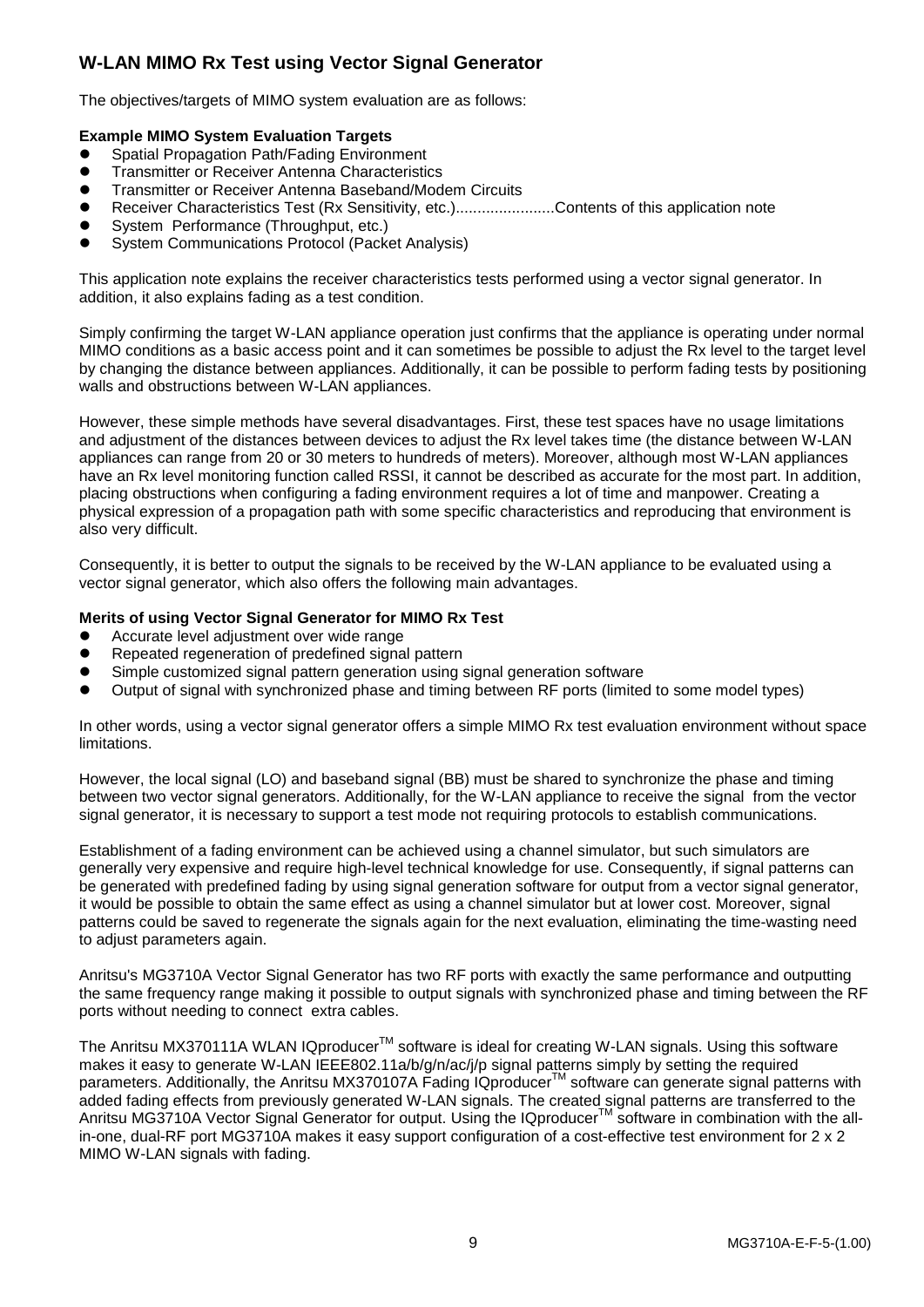Figure 4 shows an example of the test system using a real environment. The materials cost is low and the test setup is not difficult. Moreover, there is no need to switch the receiver to the test mode. However, configuration of a quantifiable test environment with high accuracy and assuring reproducible test results is extremely difficult and the test time is also long.



*Fig. 4. Test Block Diagram for Actual Environment*

Figure 5 shows an example of a test system using general vector signal generators and a channel simulator. A merit of this system is that the fading environment settings can be made in real time. However, the materials cost is high and a high degree of knowledge is required to use the system.



*Fig. 5. Test Block Diagram for General Vector Signal Generators and Channel Simulator*

Figure 6 shows an example of the test system using the Anritsu MG3710A Vector Signal Generator and IQproducer™ waveform generation software. Only a single vector signal generator with two RF ports is used as the measuring instrument. A faded signal is output directly from the MG3710A and the signal pattern is created using the IQproducer™ pattern generation software.



*Fig. 6. Test Block Diagram using Anritsu MG3710A and IQproducerTM*

Table 7 summarizes the features of each 2 x 2 MIMO test system shown in Figs. 5, 6, and 7.

*Table 7. Test System Comparison*

| <b>Test System</b>                                                       | Quantified<br>Environment<br>Structure and<br>Reproducibility | <b>Test System</b><br><b>Difficulty</b> | <b>Materials Cost</b> |
|--------------------------------------------------------------------------|---------------------------------------------------------------|-----------------------------------------|-----------------------|
| <b>Real Environment</b>                                                  | <b>Difficult</b>                                              | Low                                     | Low                   |
| Using General Spectrum Analyzer and<br><b>Channel Simulator</b>          | High                                                          | High                                    | High                  |
| Using Anritsu MG3710A Vector Signal<br>Generator and IQproducer Software | High                                                          | Low                                     | Low                   |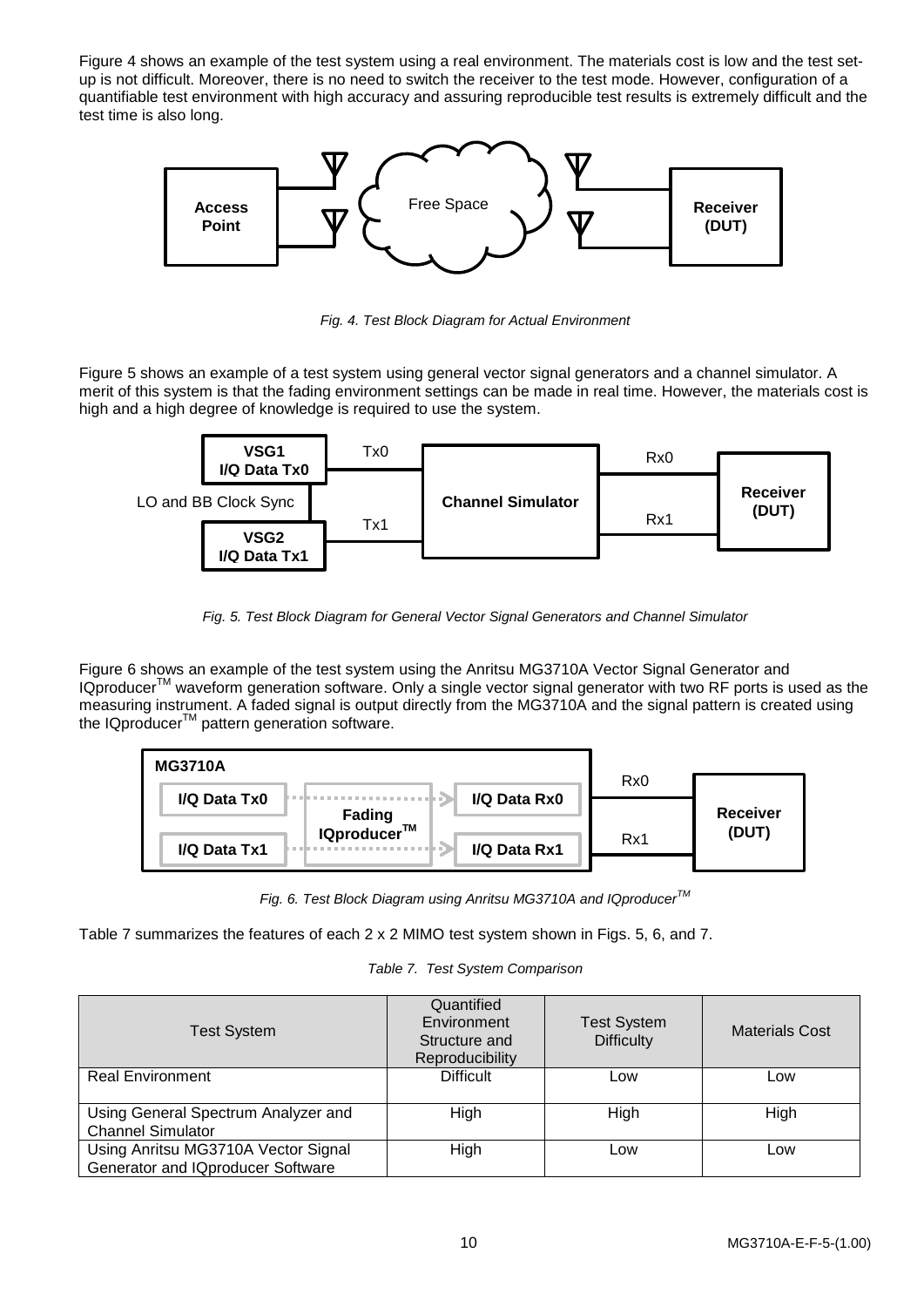## <span id="page-11-0"></span>**W-LAN 2x2 MIMO Rx Sensitivity Test using Anritsu MG3710A Vector Signal Generator**

The following sections introduce some examples of how to perform the W-LAN 2 x 2 MIMO Rx sensitivity test using the Anritsu MG3710A Vector Signal Generator and the IQproducer<sup>™</sup> software.

This test creates the IEEE802.11n signals shown under the conditions in Table 8. The signal is output from the vector signal generator, received by the W-LAN appliance, and the PER is evaluated.

However, generally, to perform PER monitoring, a control application supporting the W-LAN appliance baseband modem chipset is required.

| Condition | Input Level at Receiver Antenna<br>Connector | Fading | Correlation<br><b>Between Paths</b> |
|-----------|----------------------------------------------|--------|-------------------------------------|
|           | Max. Input Level                             | No     |                                     |
| 2         | Min. Input Sensitivity Level                 | No     |                                     |
| 3         | Min. Input Sensitivity Level                 | Yes    | Low                                 |
|           | Min. Input Sensitivity Level                 | Yes    | Medium                              |
| 5         | Min. Input Sensitivity Level                 | Yes    | High                                |

#### *Table 8. Test Conditions*

This test uses the W-LAN signals in Table 9 and the fading environment in Table 10.

#### *Table 9. W-LAN Signal Parameters*

| Parameter               | Value                             |
|-------------------------|-----------------------------------|
| <b>Center Frequency</b> | 2412 MH <sub>7</sub>              |
| <b>Bandwidth</b>        | 40 MHz                            |
| <b>MCS</b>              | 15 (64QAM R = $5/6$ Channels = 2) |
| <b>PSDU</b>             | 4096 Octet                        |
| GI                      | 800 ns                            |
| <b>Tx Packet Count</b>  | 1000                              |

#### *Table 10. Fading Environment*

| Parameter                | Value                                               |
|--------------------------|-----------------------------------------------------|
| Profile                  | Model A (IEEE 802.11-03/940r)                       |
|                          | Typical Office/ non-line-of-sight (NLOS) conditions |
| Velocity                 | 10.8 km/h                                           |
| <b>Doppler Frequency</b> | 24.137 Hz                                           |
| Path                     |                                                     |
| vpe                      | Rayleigh                                            |

The following materials are used in this test. Unless specifically described, assume that the measuring instrument and software are in the initial condition (default settings).

- DUT W-LAN appliance
- PC for controlling W-LAN appliance and monitoring PER
- Signal analyzer or power meter (if required) for measuring W-LAN appliance power
- Anritsu MG3710A Vector Signal Generator with Opt–17, –36, and –66 (hereafter MG3710A) The following IQproducer $^{TM}$  waveform licenses must also be installed.
- Anritsu MX370111A WLAN IQproducer<sup>™</sup> (hereafter WLAN IQproducer)
- Anritsu MX370107A Fading IQproducer<sup>TM</sup> (hereafter Fading IQproducer)
- Other necessary cables and connectors

The MG3710A firmware version must be 2.01.00 or newer with IQproducer version 14.01 or newer.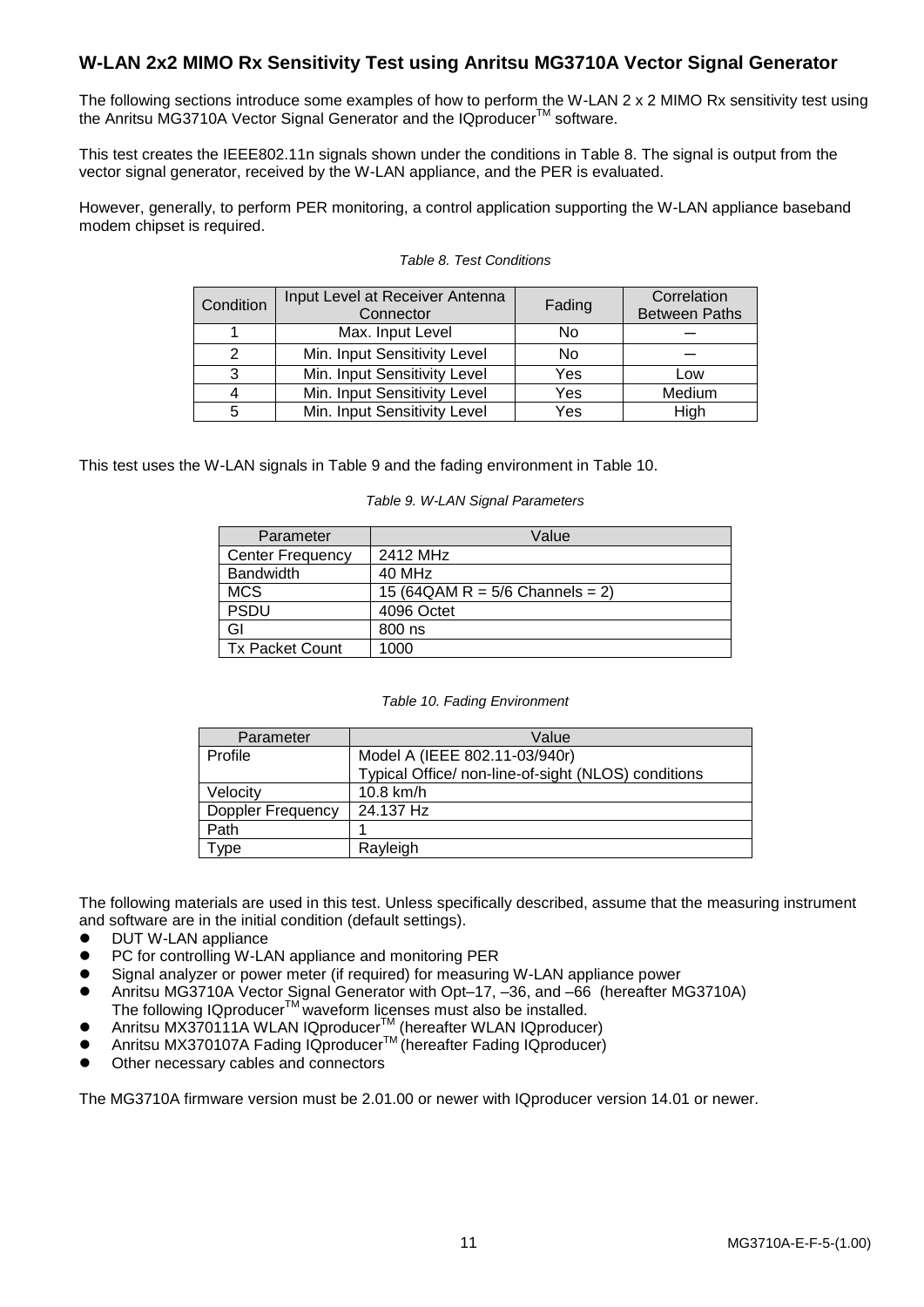## <span id="page-12-0"></span>*Creating W-LAN IEEE802.11n Signal with WLAN IQproducer*

This section explains the basic test and how to create the W-LAN signal pattern.

## **[Procedure: Creating W-LAN Signal]**

1. Start IQproducer on the MG3710A.

The IQproducer procedure is described below.

2. Select [WLAN] at the System (Non-Cellular) tab.

The WLAN IQproducer procedure is described below.

- 3. Press the [Normal Setup] button.
- 4. Set the Common  $\rightarrow$  System value to [11n].
- 5. Set the Common  $\rightarrow$  Bandwidth value to [40] MHz.
- 6. Set the Common  $\rightarrow$  Number of Packets value to [1000].
- 7. Set the Common  $\rightarrow$  Repeat Count value to [1].
- 8. Select [MPDU] at the tree on the left side of the screen to display the [MPDU] setting window at the right side.
- 9. Set the MPDU  $\rightarrow$  MCS value to [15].

| $\Box$<br>WLAN IQproducer for MG3710  |   |                        |                               |             |            |                |            |                          |                                     |            |                                |                 |
|---------------------------------------|---|------------------------|-------------------------------|-------------|------------|----------------|------------|--------------------------|-------------------------------------|------------|--------------------------------|-----------------|
| File Edit Transfer Setting Simulation |   |                        |                               |             |            |                |            |                          |                                     |            |                                |                 |
|                                       | W | <u>M</u>               | $\frac{M_{\odot}}{M_{\odot}}$ | <b>ALC:</b> | $\sqrt{2}$ |                | AW         | <b>Clipping</b>          | 冈                                   | Easy Setup |                                |                 |
| 日· Common                             |   |                        | Common                        |             |            |                |            |                          | <b>MPDU</b>                         |            |                                |                 |
| Pattern Setting                       |   | System                 |                               |             |            | 11n            |            | <b>PHY</b>               |                                     |            |                                |                 |
| MPDU                                  |   | Number of Packets      |                               |             |            | 1000           |            | PPDU Format              |                                     |            | HT Mixed                       |                 |
|                                       |   | Number of Antennas     |                               |             |            | $\hat{z}$      |            | <b>MCS</b>               |                                     |            | 15                             |                 |
|                                       |   | Convolutional Encode   |                               |             |            | On.            |            |                          | Number of Spatial Streams           |            | $\tilde{z}$                    |                 |
|                                       |   | Interleave             |                               |             |            | On.            |            | Stream 1                 |                                     |            | 64QAM                          |                 |
|                                       |   | Scramble               |                               |             |            | On             |            | Stream 2                 |                                     |            | 64QAM                          |                 |
|                                       |   | Scramble Initial Value |                               |             |            |                | 5D hex     | Code Rate                |                                     |            | 5/6                            |                 |
|                                       |   | PBCC Encode            |                               |             |            | On             |            |                          | Spatial Mapping                     |            | Direct Mapping                 |                 |
|                                       |   | Oversampling Ratio     |                               |             |            | $\overline{2}$ |            | GI                       |                                     |            | Long                           |                 |
|                                       |   | Sampling Rate          |                               |             |            |                | $80$ $MHz$ | Smoothing                |                                     |            | Off                            |                 |
|                                       |   | Bandwidth              |                               |             |            |                | 40 MHz     | Not Sounding             |                                     |            | On.                            |                 |
|                                       |   | Duty Cycle             |                               |             |            | 50.0000 %      |            |                          | Number of Transmit Chains           |            | $\overline{2}$                 |                 |
|                                       |   | <b>Burst On Length</b> |                               |             |            | $164.000$ us   |            |                          | Number of Space Time Streams        |            | $\overline{2}$                 |                 |
|                                       |   | Burst Off Length       |                               |             |            | 164.000 us     |            |                          | Number of Extension Spatial Streams |            | $\mathbf{0}$                   |                 |
|                                       |   | <b>Burst Period</b>    |                               |             |            | 328.000 us     |            |                          | Half Bandwidth                      |            | N/A                            |                 |
|                                       |   | Repeat Count           |                               |             |            | $\overline{1}$ |            | MAC.                     |                                     |            |                                |                 |
|                                       |   | A-MPDU                 |                               |             |            | Off            |            | Data Length              |                                     |            |                                | $4062$ octet(s) |
|                                       |   | Filter                 |                               |             |            |                |            | <b>MPDU Length</b>       |                                     |            | 4096                           |                 |
|                                       |   | Filter Type            |                               |             |            | None           |            |                          | MAC Frame Type                      |            | General                        |                 |
|                                       |   | Roll OffBT             |                               |             |            | 0.50           |            |                          | Frame Control                       |            | 0800 hex                       |                 |
|                                       |   | Spectrum Shaping       |                               |             |            |                |            | Duration / ID            |                                     |            | 0000 hex                       |                 |
|                                       |   | Windowing Length       |                               |             |            |                | 8 Sample   | Address 1                |                                     |            | FFFFFFFFFFFF hex               |                 |
|                                       |   | Ramp Length            |                               |             |            |                | 8 Sample   | Address 2<br>Address 3   |                                     |            | 202222222202 hex               |                 |
|                                       |   |                        |                               |             |            |                |            |                          | Sequence Control                    |            | 505555555505 hex<br>0000 hex   |                 |
|                                       |   |                        |                               |             |            |                |            |                          |                                     |            |                                |                 |
|                                       |   |                        |                               |             |            |                |            | Address 4<br>QoS Control |                                     |            | 644D20030000 hex<br>0000   hex |                 |
|                                       |   |                        |                               |             |            |                |            | HT Control               |                                     |            | 00000000 hex                   |                 |
|                                       |   |                        |                               |             |            |                |            | MAC FCS                  |                                     |            | Оn                             |                 |
|                                       |   |                        |                               |             |            |                |            |                          | MAC Data Type                       |            | PN9fix                         |                 |
|                                       |   |                        |                               |             |            |                |            |                          | Increment Sequence Number           |            | Off                            |                 |
|                                       |   |                        |                               |             |            |                |            |                          | Sequence Number Increment Period    |            | $\mathcal{F}$                  |                 |
|                                       |   |                        |                               |             |            |                |            |                          | Increment Fragment Number           |            | Off                            |                 |
|                                       |   |                        |                               |             |            |                |            |                          |                                     |            |                                |                 |
|                                       |   |                        |                               |             |            |                |            |                          |                                     |            |                                |                 |
|                                       |   |                        |                               |             |            |                |            |                          |                                     |            |                                |                 |
|                                       |   |                        |                               |             |            |                |            |                          |                                     |            |                                |                 |



The above procedure completes setting of the W-LAN parameters defined in Table 9.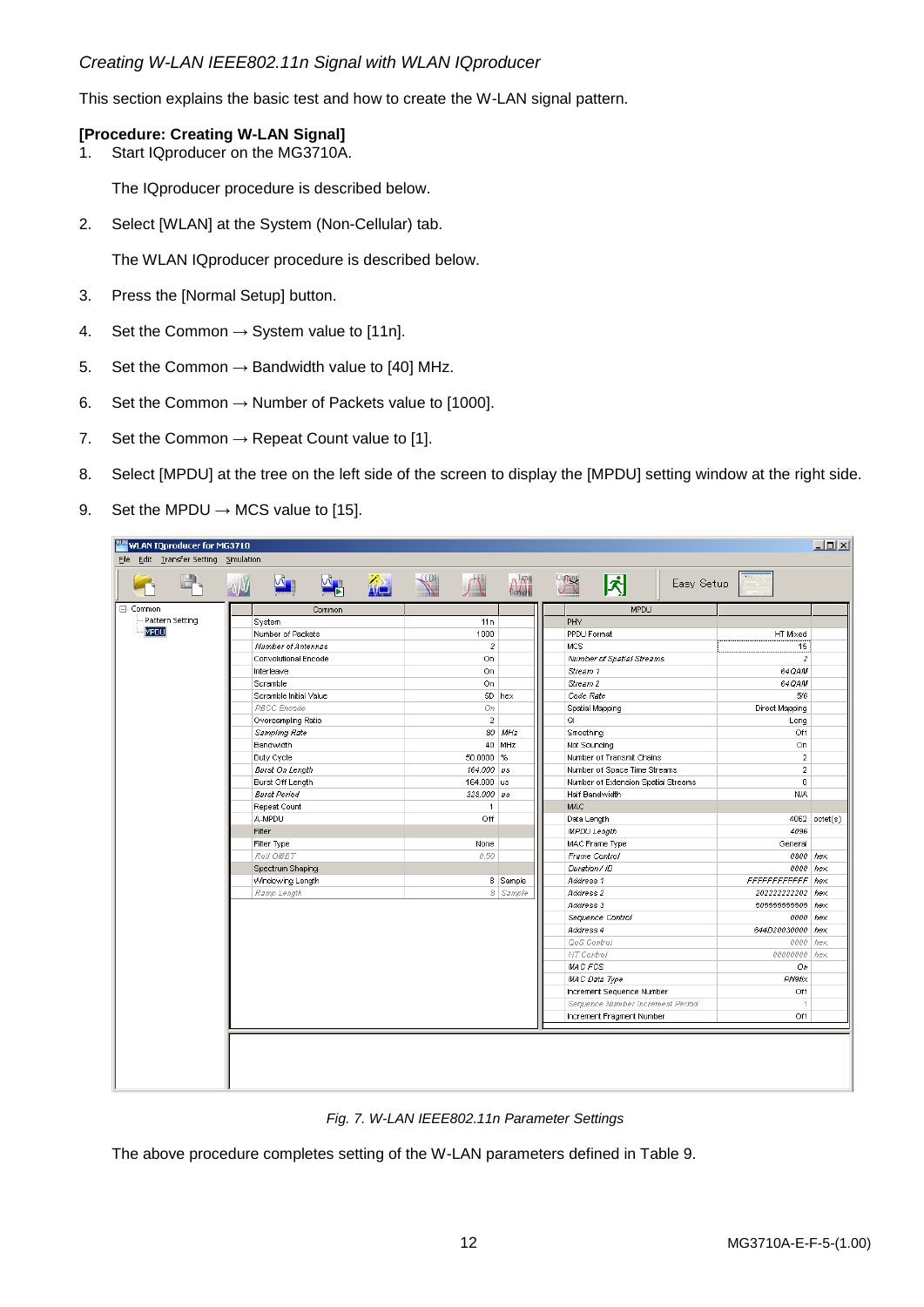- 10. Press the [Calculation] button to create the waveform pattern file.
- 11. In this example, the file name is [Test1]. This name is the name for the Tx0 and Tx1 signal set. Two files are created and the extension [\_0] and [\_1] is appended to each file name.

| <b>Export File</b>             | $\vert x \vert$                                   |
|--------------------------------|---------------------------------------------------|
| Export Path:                   | C:¥Anritsu¥IQproducer¥WLAN¥Data<br>$\overline{a}$ |
| Package:                       | WLAN                                              |
| Package:<br>(Combination File) | WLAN <sub>_C</sub>                                |
| Export File Name:              | Test1                                             |
| Tx Antenna 0: Test1_0          |                                                   |
| Tx Antenna 1: Test1_1          |                                                   |
|                                |                                                   |
|                                |                                                   |
|                                |                                                   |
|                                |                                                   |
| Comment:                       |                                                   |
|                                |                                                   |
|                                |                                                   |
|                                |                                                   |
|                                |                                                   |
| ОК                             | Cancel                                            |
|                                |                                                   |

*Fig. 8. Pattern File Generation Screen*

12. Press [OK] to create the files.

The files are output to the file paths [C:\Anritsu\MG3710A\User Data\Waveform\WLAN] and [C:\Anritsu\MG3710A\User Data\Waveform\WLAN\_C] on the MG3710A hard disk.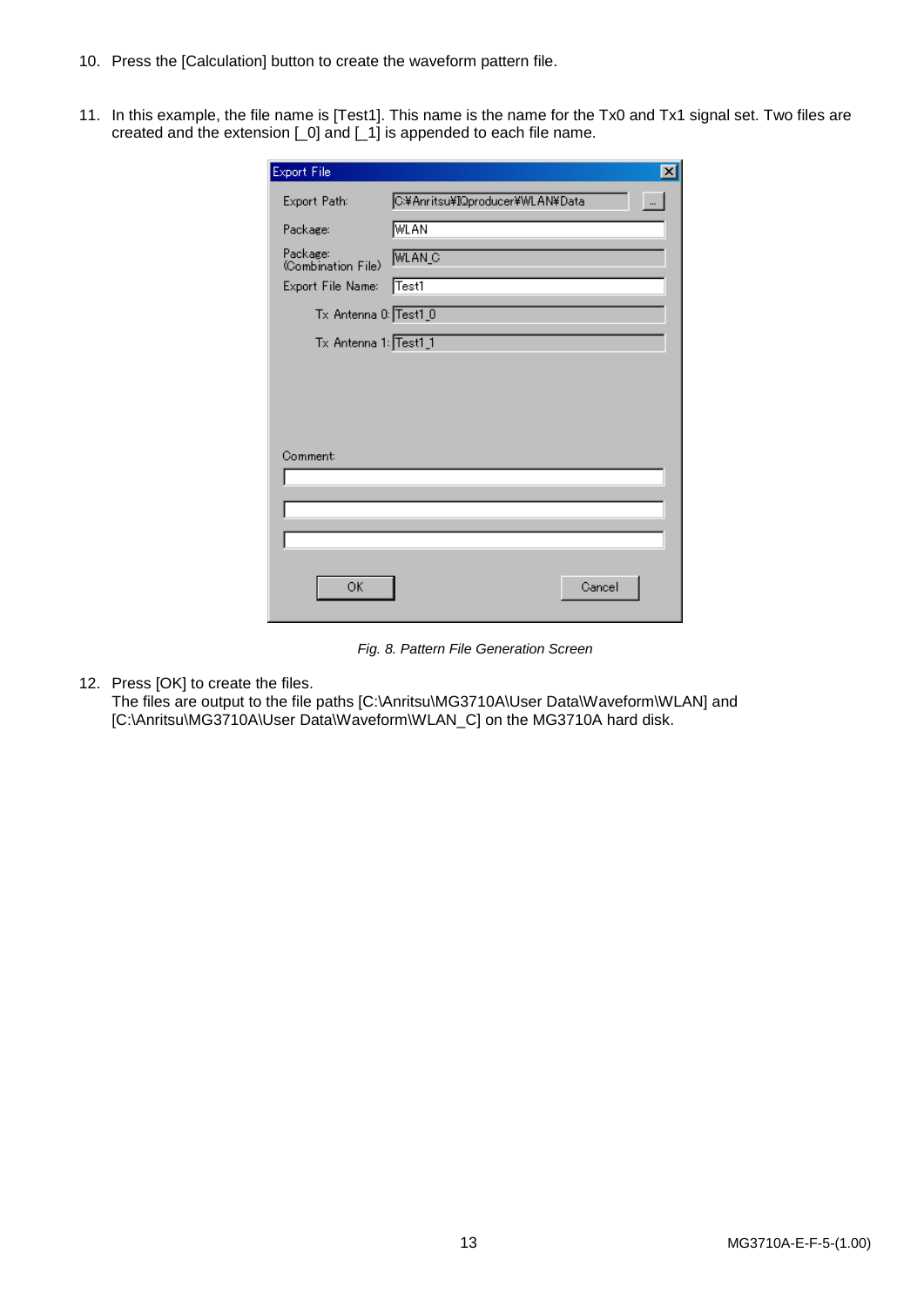## <span id="page-14-0"></span>*Outputting Signal from Vector Signal Generator*

This section explains how to select the waveform patterns for loading to SG1 and SG2, as well as how to adjust the power at the antenna terminals.

## **[Procedure: Selecting Waveform Pattern to Load]**

- 1. Press the [SG1] key at the MG3710A to start the SG1 operation. (Press the [SG2] key for SG2.)
- 2. Press the [Load] key.
- 3. Move the scrollbar to show the bottom of [Packages] at the left side of the screen and select the [WLAN] package name. Package is the name of the folder with the waveform pattern files and indicates the waveform pattern group name.
- 4. Select [Test1\_0] ([Test1\_1 for SG2) from [Patterns in Package: WLAN] at the right side of the screen.
- 5. Press the [Select] key.
- 6. Move the scrollbar to show the bottom of [Packages] at the left side of the screen and select the [WLAN] package name.
- 7. Select [Test1\_0] ([Test1\_1 for SG2) from [Patterns in Package: WLAN] at the right side of the screen.
- 8. Select [F6] Select and select the waveform pattern.

This procedure is the same for selecting/loading waveform patterns with other names.

Next, the W-LAN signal is output and the power at the receiver antenna terminal is adjusted to the required level. The purpose of this work is to confirm the power attenuation caused by the connection cable between the vector signal generator and receiver.

## **[Procedure: Adjusting Power at Antenna Terminal]**

Set-up as shown in Fig. 9.



*Fig. 9. Power Adjustment at Antenna Connector (SG1)*

- 1. Press the [SG1] key at the MG3710A for SG1 operation. (Press the [SG2] key for SG2.)
- 2. Press the [Frequency] key and set the center frequency to 2412 MHz.
- 3. Press the [Level] key and set the output level to –30 dBm.
- 4. Set both the [Mod On/Off] key and RF Output [On/Off] to [On] to output the W-LAN signal.
- 5. Measure the average power in the burst on segments using either the signal analyzer or the power meter and adjust the MG3710A output level so this value is –30 dBm.
- 6. Calculate the difference offset of –30 dBm from the value found at step 5 and set this attenuation value using [Level] → [F3] Offset Value. Set [F2] Offset to [On]. For example if the value at step 5 is –25 dBm, set –5 dB at [Offset Value].

After that, displayed Level value is the save value at the antenna connector of the terminal.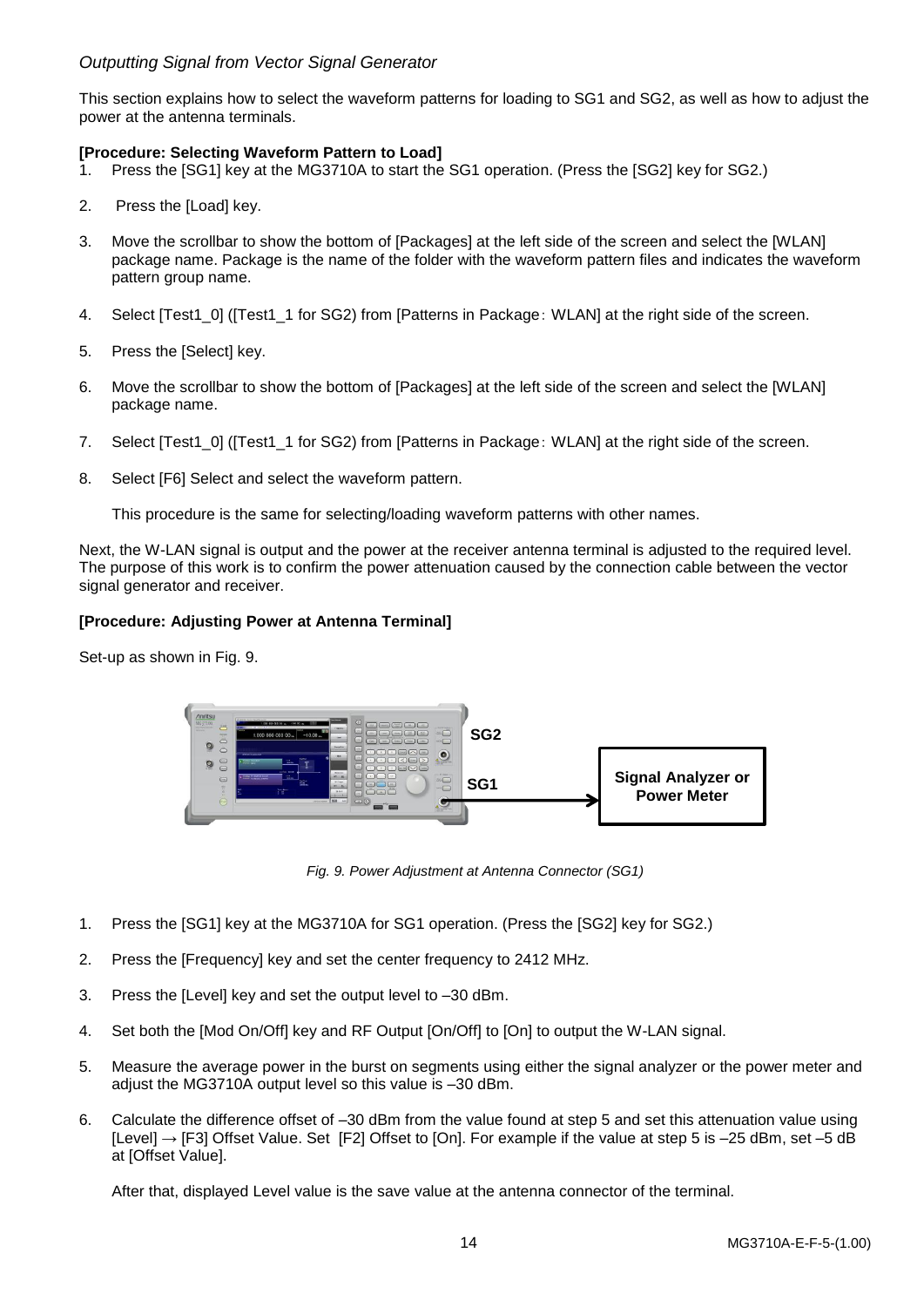## <span id="page-15-0"></span>*Synchronizing Signals between Ports*

When outputting signals from 2 or more RF ports, the signal synchronization and its effect must be considered. The synchronization between signals can be broadly divided into the level shown in Table 11. Level 1 is completely no synchronization and the synchronization accuracy increases as the level value becomes larger.

| Level | <b>Baseband Signal</b><br>(waveform pattern<br>regeneration start timing) | Local Signal | <b>Phase Error</b>      | <b>Timing Error</b>     |
|-------|---------------------------------------------------------------------------|--------------|-------------------------|-------------------------|
|       | Asynchronous                                                              | Asynchronous | Random                  | Random                  |
|       | Synchronous                                                               | Asynchronous | Random                  | Random                  |
|       | Synchronous                                                               | Synchronous  | Constant and small      | Constant and small      |
| ີ     | Synchronous                                                               | Synchronous  | Constant and<br>minimum | Constant and small      |
|       | Synchronous                                                               | Synchronous  | Constant and<br>minimum | Constant and<br>minimum |

| Table 11. Synchronization Levels between Signals |  |  |
|--------------------------------------------------|--|--|
|                                                  |  |  |

Even when using a multiple-antenna W-LAN appliance, there is no need to consider the synchronization status at each antenna when measuring under the SISO condition. However, when measuring under the MIMO condition, it is necessary to consider the Level 1 condition at a minimum. With MIMO, since the same timing data is distributed between multiple antennas, when this timing data is sent by Antenna 0 and Antenna 1, demultiplexing at the receiver side may be impossible if there is a large difference in this output timing. This means that the path delay differences may exceed the system delay tolerances. However, since these phase and timing differences may change slightly even at Level 1, Level 2 and higher offers a more quantitative test. For example, very rarely, with fading at the Rx antenna side, the signal may be negated with a sum power of 0 if the phase difference between path is as much as 180°.

In the examples in this section, tests are performed under the Level 2 conditions. Generally, the phase and timing are synchronized between the vector signal generator RF ports; in other words, the delay difference between signals is constant. Moreover, if the GI length is sufficiently short, deliberate delay processing has limited impact on the signal pattern and almost no effect on the W-LAN appliance Rx performance. This is probably why most W-LAN appliances have sufficient performance margins to meet the specifications. This is not a problem when monitoring the performance of a W-LAN appliance relative to the test parameter differences.

However, when observing the fading performance with propagation in free space using antennas without cabling between the vector signal generator and W-LAN appliance, or when evaluating the ultimate performance of a W-LAN appliance by imposing delay characteristics in a fading profile, it is better if the phase and timing between the RF ports of the vector signal generator are as small as possible because the measuring instrument components play a major role in factors affecting the test results.

For the method to minimize the phase and timing differences between the RF ports of the MG3710A, refer to the application note entitled "*Adjusting MIMO Phase Coherence using Vector Signal Generator* "(Doc. No.: MG3710A-E-F-3).

The following section explains the procedure for outputting synchronized baseband and local signals from the two ports of the MG3710A.

## **[Procedure: Synchronizing Signal between RF Ports]**

- 1. Select and output the waveform patterns for each of the MG3710A SG1 and SG2 ports. At this stage, the synchronization is "Level 0" in Table 8.
- 2. At the MG3710A, press [Mode]  $\rightarrow$  [ $\rightarrow$ ] (Function Menu page 2)  $\rightarrow$  [F8] Sync Multi SG to display the Sync Multi SG function menu.
- 3. Select [F1] Sync Type  $\rightarrow$  [F4] SG1&2. If the signal is output at this stage, the synchronization is "Level 1" in Table 8.
- 4. Return to the preceding Sync Multi SG function menu and set [F4] LO Sync to [On]. If the signal is output at this stage, the synchronization is "Level 2" in Table 8. This operation fixes [Mode]  $\rightarrow$  [ $\rightarrow$ ] (Function Menu page 2)  $\rightarrow$  [F2]Start/Frame Trigger  $\rightarrow$  [F1] Start/Frame Trigger to [On].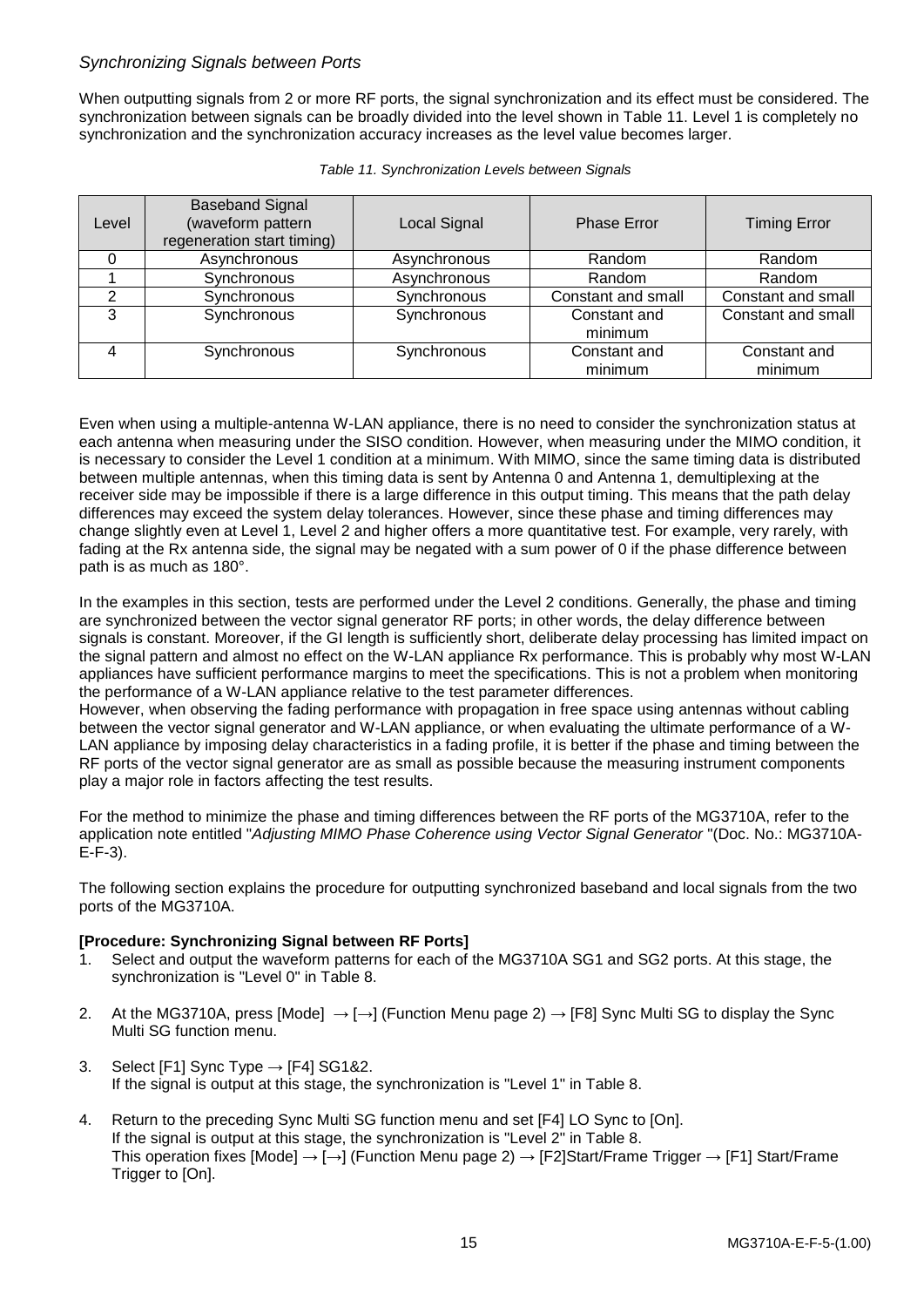

*Fig. 10. Synchronizing Local Signal of SG1 and SG2*

- 5. Set [Mode]  $\rightarrow$  [ $\rightarrow$ ] (Function Menu page 2)  $\rightarrow$  [F2] Start/Frame Trigger  $\rightarrow$  [F2] Mode to set [Frame].
- 6. Press [Mode]  $\rightarrow$  [ $\rightarrow$ ] (Function Menu page 2)  $\rightarrow$  [F2] Start/Frame Trigger  $\rightarrow$  [F3] Source to set [Trigger Key].
- 7. Press [Mode]  $\rightarrow$  (Function Menu page 2)  $\rightarrow$  [F2] Start/Frame Trigger  $\rightarrow$  [F7] Frame Count to set the number of packets to be sent.
- 8. Return to the preceding Start/Frame Trigger Key function menu and press [F8] Trigger to start synchronization.

Figure 11 shows the waveform at the signal analyzer when the Frame Count value, or the number of sent packets, is set to [10]. Ten bursts are observed.



*Fig. 11. Time Domain Measurement when 10 Packets Sent*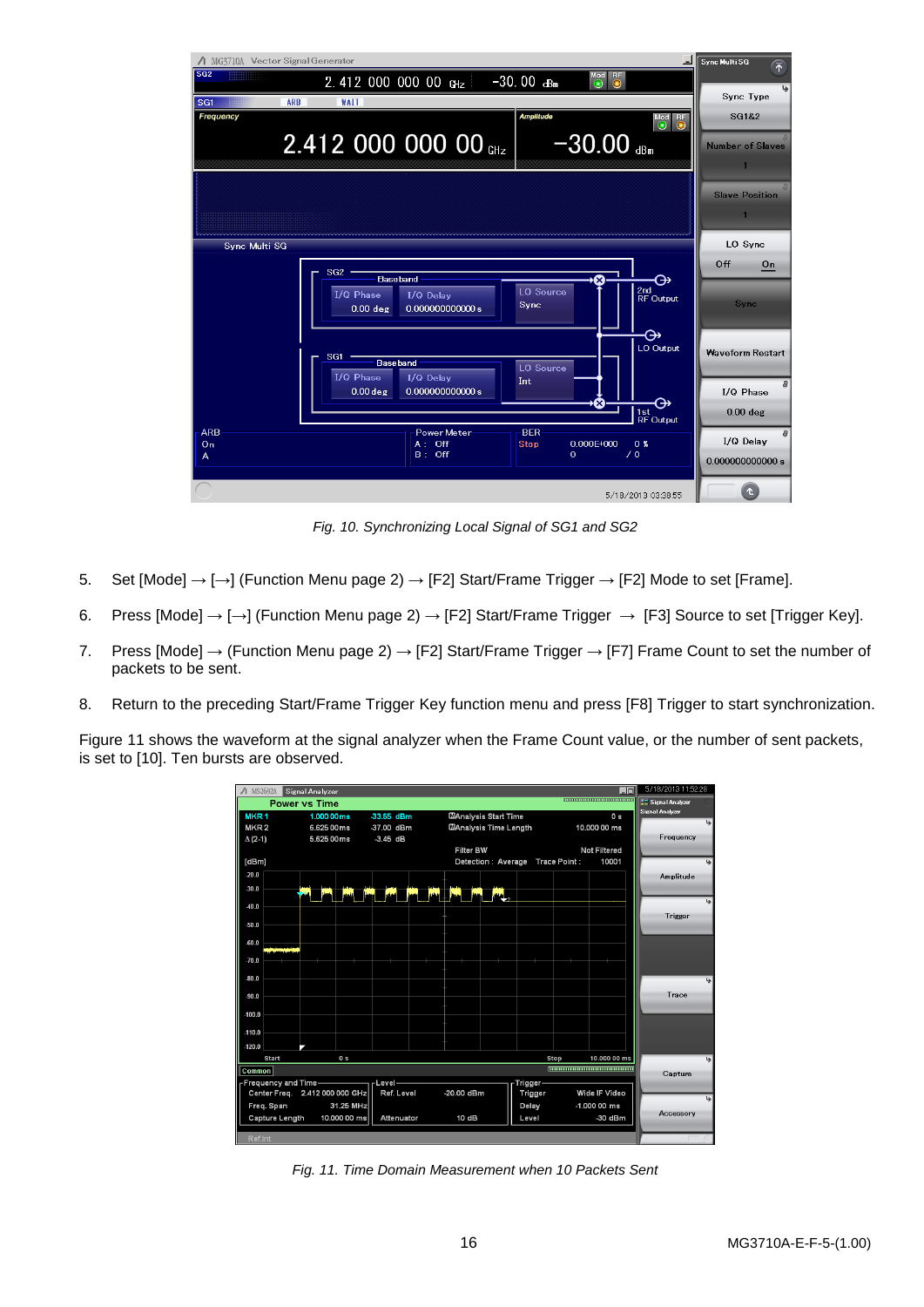## <span id="page-17-0"></span>*Adding Fading Effect to W-LAN IEEE802.11n Signal*

This section explains how to add fading effects to the W-LAN signal pattern.

## **[Procedure]**

1. Start IQproducer at the MG3710A.

The IQproducer procedure is described below.

2. Select [Fading] at the General Purpose tab.

The Fading IQproducer is described below.

- 3. Set the Channel Configuration value at the Common tab at the left side of the screen to [2x2 MIMO].
- 4. Press the [Reference] button at the Tx Antenna1 tab at the right side of the screen to open the folder with the waveform pattern file created using WLAN IQproducer.
- 5. Select the waveform pattern file with [0] appended to the name and open it.
- 6. Set [RF Frequency] at the Tx Antenna1 tab to [2412] MHz.
- 7. Press the [Reference] button at the Tx Antenna2 tab at the right side of the screen to open the folder with the waveform pattern file created using WLAN IQproducer.
- 8. Select the waveform pattern file with [1] appended to the name and open it.
- 9. Set [RF Frequency] at the Tx Antenna2 tab to [2412] MHz.
- 10. Press the [Select Profile] button at the Channel 1 tab at the bottom left of the screen and select WLAN  $\rightarrow$ Model A.
- 11. Press the [Select Profile] button at the Channel 1 tab at the top left of the screen to display the channel Path setting display.
- 12. Put a check mark in [Path1] only.
- 13. Set [Correlation Setting] at the rightmost column of the Path1 row to [Edit] to open the Correlation Matrix window.
- 14. Input the low correlation matrix according to Table 12. Press the [Save File] button after input to save the settings. Saved settings can be recalled subsequently by pressing the [Recall File] button.
- 15. Press the [OK] button to open the Correlation Matrix window.

Execute [Edit] → [Copy Channel 1 to All] at the Fading IQproducer menu bar. This operation sets the same fading profile at all channels.

- 16. Press the [Calculation] button.
- 17. Input the package name and file name after the Export File dialog is displayed.
- 18. Select Output Gain at the Scaling group and set the value. The peak power after fading processing is adjusted to the reference output level when Output Gain is set. On the other hand, since the average power after fading processing is set as the reference level at the RMS Value setting, there is a risk that a signal exceeding the generator baseband output level may be clipped. Moreover, when Output Gain is set, for safety, set a level of –5 dB or lower because the correlation between paths is not considered.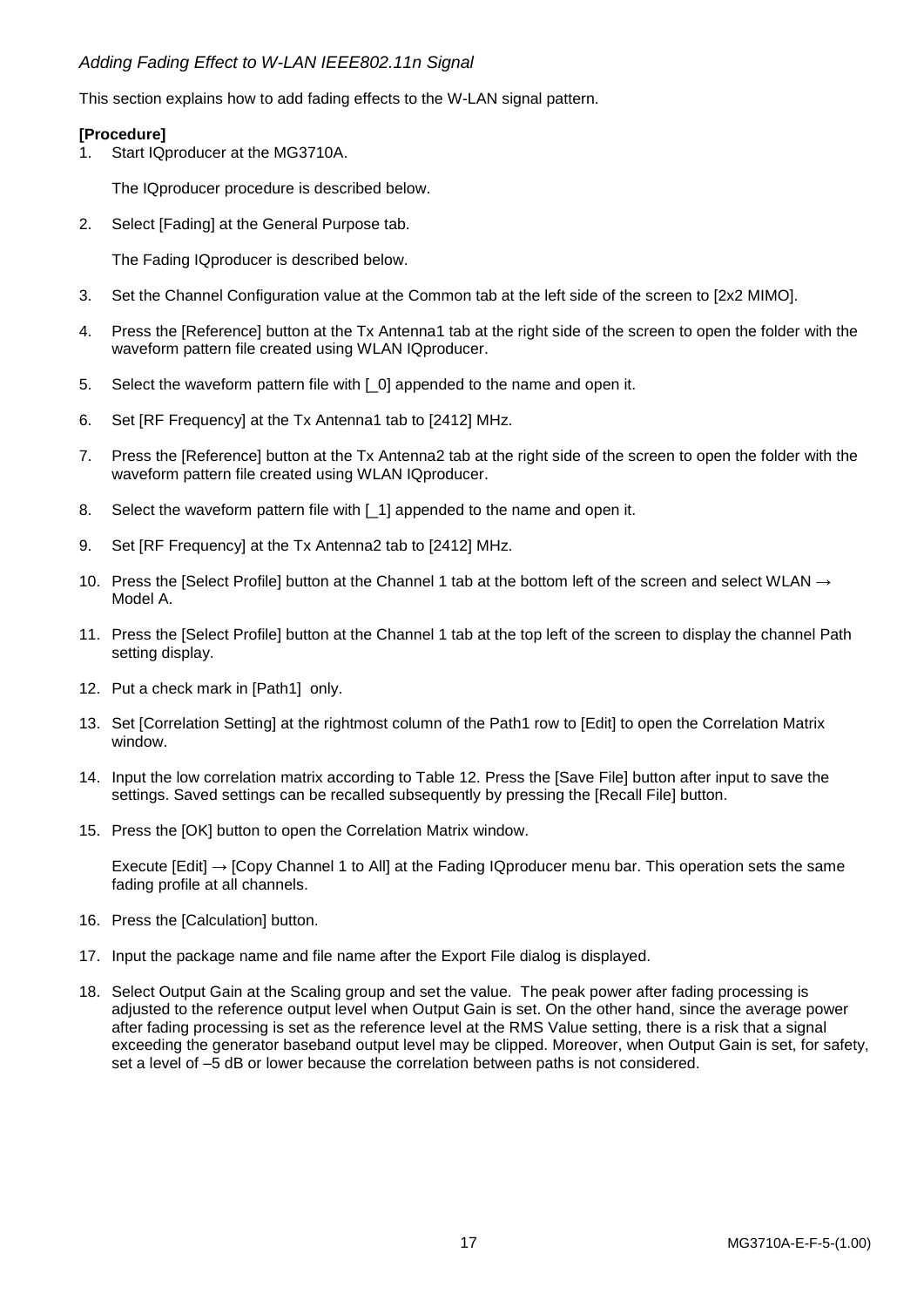| <b>Export File</b>              | $\times$                                            |  |  |  |  |
|---------------------------------|-----------------------------------------------------|--|--|--|--|
| Export Path:                    | C:¥Anritsu¥IQproducer¥Fading¥Data<br>$\overline{a}$ |  |  |  |  |
| Package:                        | WLAN                                                |  |  |  |  |
| Full Path:                      | C:¥Anritsu¥IQproducer¥Fading¥Data                   |  |  |  |  |
| Export File Name: Test3_LowCorr |                                                     |  |  |  |  |
|                                 | Rx Antenna 1: Test3_LowCorr_1                       |  |  |  |  |
|                                 | Rx Antenna 2: Test3_LowCorr_2                       |  |  |  |  |
| Scaling                         |                                                     |  |  |  |  |
| C. RMS Value                    | C Output Gain                                       |  |  |  |  |
| $\Box$ Auto Setting             | $-5.0$<br>[dB]                                      |  |  |  |  |
|                                 |                                                     |  |  |  |  |
| Comment:                        |                                                     |  |  |  |  |
| RF Frequency=2412.00000000 MHz  |                                                     |  |  |  |  |
| $AMGN:OFF = Rx1, Rx2$           |                                                     |  |  |  |  |
|                                 |                                                     |  |  |  |  |
|                                 |                                                     |  |  |  |  |
| OK                              | Cancel                                              |  |  |  |  |

*Fig. 12. Pattern File Generation Screen (with Added Fading)*

19. Press the [OK] button to create the waveform pattern.

The above procedure completes setting of a waveform pattern meeting the fading profile for condition 3. Refer to the section Outputting Signal from Vector Signal Generator for how to output the created waveform pattern from the MG3710A.

The above procedure is the same for conditions 4 and 5. Use Table 14 and Table 15 for the correlation matrix in step 15.

|           | Channel 1 | Channel 2 | Channel 3 | Channel 4 |
|-----------|-----------|-----------|-----------|-----------|
| Channel 1 |           |           |           |           |
| Channel 2 |           |           |           |           |
| Channel 3 |           |           |           |           |
| Channel 4 |           |           |           |           |

|  | Table 12. Example of Low-Correlation Matrix Elements |  |
|--|------------------------------------------------------|--|
|  |                                                      |  |

|           | Channel 1    | Channel 2     | Channel 3                    | Channel 4 |
|-----------|--------------|---------------|------------------------------|-----------|
| Channel 1 |              | บ.ษ           | 0.3                          |           |
| Channel 2 | ບ.ວ          |               | בה ה<br>$\cup$ . $\subset$ . | v.c       |
| Channel 3 | υ.υ          | $\sim$ $\sim$ |                              | 0.9       |
| Channel 4 | 77 ،<br>U.Z1 | v.J           | 0.9                          |           |

|           | Channel 1 | Channel 2 | Channel 3 | Channel 4 |
|-----------|-----------|-----------|-----------|-----------|
| Channel 1 |           | 0.9       | 0.9       | 0.81      |
| Channel 2 | U.Y       |           | 0.81      | บ.ย       |
| Channel 3 | u.y       | 0.81      |           | บ.ย       |
| Channel 4 | 0.81      | ე.9       | 0.9       |           |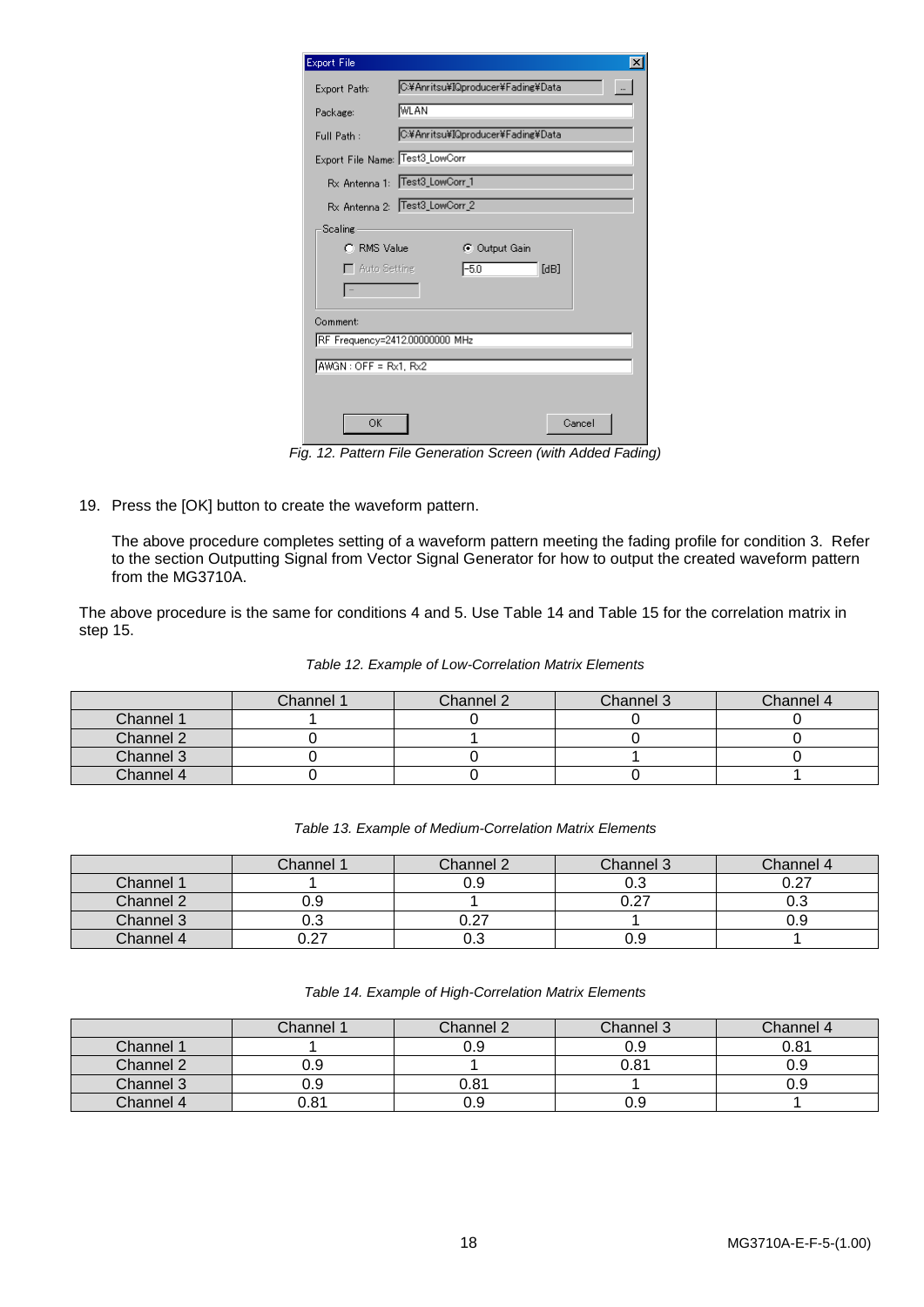## <span id="page-19-0"></span>*Receiving at W-LAN Appliance*

Set-up the system configuration as shown in Fig. 13; output the signal created for each condition from the MG3710A and monitor PER at the W-LAN appliance.



*Fig. 13. Test Setup*

Table 15 shows the type of captured measurement results. These results indicate that the W-LAN DUT satisfies the maximum PER 10% requirement at the maximum and minimum input levels. In addition, when fading effects are added, the results show that when the inter-channel correlation is high, the receiver cannot receive many packets because it cannot separate the signals correctly.

#### *Table 15. Test Results*

| Condition | Receiver Antenna Input Level [dBm] | Fading | Inter-channel<br>Correlation | <b>PER</b> |
|-----------|------------------------------------|--------|------------------------------|------------|
|           | $-30$                              | No     |                              | 1000/1000  |
|           | -61                                | No     |                              | 992/1000   |
|           | -61                                | Yes    | Low                          | 985/1000   |
|           | -61                                | Yes    | Medium                       | 543/1000   |
|           | -61                                | Yes    | High                         | 308/1000   |

## <span id="page-19-1"></span>**Conclusions**

This application note has introduced a quantitative method for evaluating the MIMO Rx performance of a W-LAN appliance using the Anritsu MG3710A Vector Signal Generator. Using the test examples introduced in this note, users should be able to determine the detailed characteristics of W-LAN appliances by changing and adding test conditions. We hope these tests will help effective troubleshooting of factors affecting the performance of W-LAN appliances as well as in clarifying individual differences between W-LAN appliances for the same waveforms.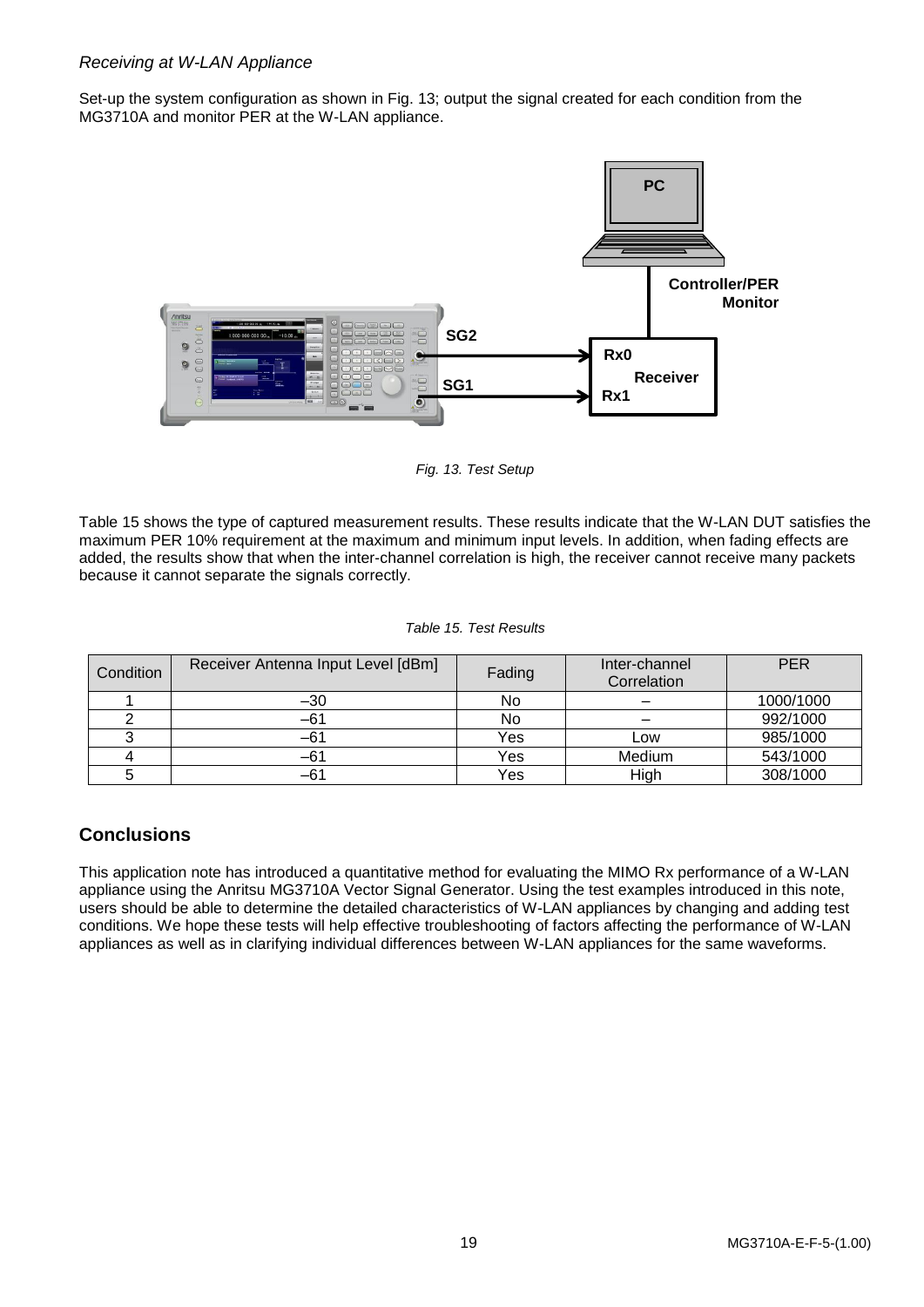**Note**